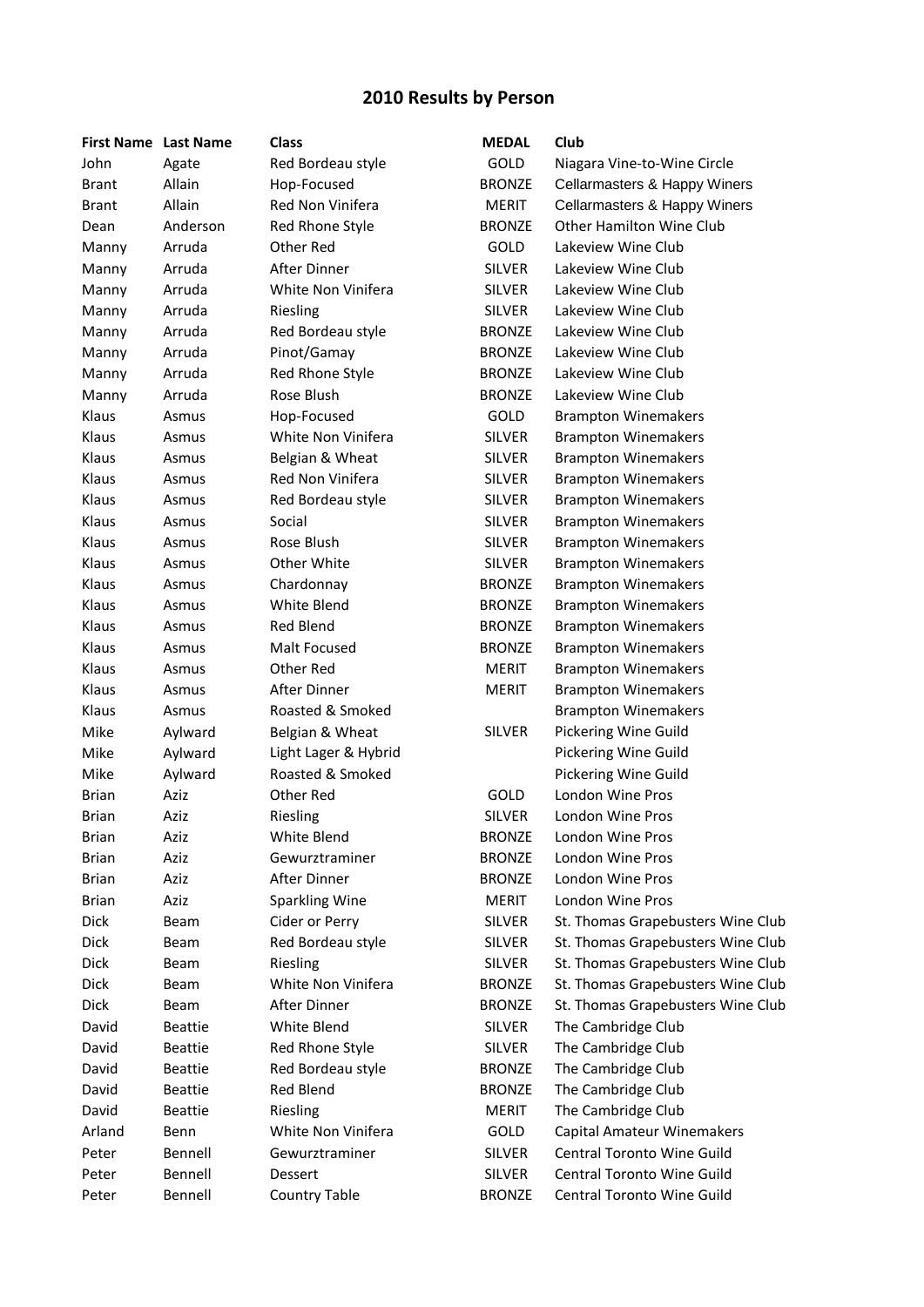| Peter           | Bennell         | Social                           | <b>BRONZE</b> | Central Toronto Wine Guild           |
|-----------------|-----------------|----------------------------------|---------------|--------------------------------------|
| Peter           | Bennell         | <b>Red Blend</b>                 | <b>BRONZE</b> | Central Toronto Wine Guild           |
| Peter           | Bennell         | <b>Country Social</b>            | <b>BRONZE</b> | <b>Central Toronto Wine Guild</b>    |
| Peter           | Bennell         | Chardonnay                       | <b>MERIT</b>  | Central Toronto Wine Guild           |
| Peter           | Bennell         | Other White                      | MERIT         | <b>Central Toronto Wine Guild</b>    |
| Peter           | Bennell         | Pinot/Gamay                      | <b>MERIT</b>  | <b>Central Toronto Wine Guild</b>    |
| Peter           | Bennell         | Rose Blush                       | <b>MERIT</b>  | Central Toronto Wine Guild           |
| Peter           | Bennell         | White Non Vinifera               | <b>MERIT</b>  | Central Toronto Wine Guild           |
| Peter           | Bennell         | After Dinner                     |               | Central Toronto Wine Guild           |
| George          | <b>Bethune</b>  | Red Bordeau style                | <b>SILVER</b> | Niagara-on-the-Lake Amateur Vintners |
| George          | Bethune         | Pinot/Gamay                      | <b>SILVER</b> | Niagara-on-the-Lake Amateur Vintners |
| Maurice         | Bettilli        | Red Bordeau style                | <b>SILVER</b> | Lakeview Wine Club                   |
| Maurice         | Bettilli        | Pinot/Gamay                      | <b>BRONZE</b> | Lakeview Wine Club                   |
| Sandra          | <b>Boehler</b>  | Red Blend                        | <b>BRONZE</b> | <b>Burlington Wine Guild</b>         |
| Keith           | Bolton          | Riesling                         | <b>MERIT</b>  | Scarborough Winemakers               |
| Rob             | <b>Boniface</b> | <b>Icewine Style</b>             | <b>SILVER</b> | Lakeview Wine Club                   |
| Rob             | <b>Boniface</b> | Red Bordeau style                | <b>SILVER</b> | Lakeview Wine Club                   |
| Don             | Boucher         | White Non Vinifera               | <b>SILVER</b> | Scarborough Winemakers               |
| Dave            | Brown           | Rose Blush                       | GOLD          | The Corkscrew Society                |
| Dave            | Brown           | Social                           | <b>SILVER</b> | The Corkscrew Society                |
| Dave            | Brown           | Riesling                         | <b>SILVER</b> | The Corkscrew Society                |
| Dave            | Brown           | White Blend                      | <b>SILVER</b> | The Corkscrew Society                |
| Dave            | Brown           | Other White                      | <b>BRONZE</b> | The Corkscrew Society                |
| Dave            | Brown           | Gewurztraminer                   | <b>BRONZE</b> | The Corkscrew Society                |
| Astrid          | <b>Brummer</b>  | Pinot/Gamay                      | <b>BRONZE</b> | <b>Burlington Wine Guild</b>         |
| Astrid          | <b>Brummer</b>  | Red Bordeau style                | <b>BRONZE</b> | <b>Burlington Wine Guild</b>         |
| Phil            | <b>Bunn</b>     | Red Rhone Style                  | <b>BRONZE</b> |                                      |
| Phil            |                 | Red Blend                        | <b>BRONZE</b> | <b>Brampton Winemakers</b>           |
| Phil            | Bunn            |                                  |               | <b>Brampton Winemakers</b>           |
| Phil            | <b>Bunn</b>     | Red Bordeau style<br>Other White | <b>MERIT</b>  | <b>Brampton Winemakers</b>           |
|                 | <b>Bunn</b>     | Red Non Vinifera                 | <b>MERIT</b>  | <b>Brampton Winemakers</b>           |
| Doug            | Burwell         |                                  | <b>BRONZE</b> | Other Hamilton Wine Club             |
| John            | Caldeira        | Red Rhone Style                  | <b>SILVER</b> | Lakeview Wine Club                   |
| John            | Caldeira        | Red Bordeau style                | <b>BRONZE</b> | Lakeview Wine Club                   |
| <b>Battista</b> | Calvieri        | Pinot/Gamay                      | GOLD          | Pickering Wine Guild                 |
| Rick            | Caruso          | Chardonnay                       | <b>SILVER</b> | Prince Edward County Wine Club       |
| Rick            | Caruso          | <b>Red Blend</b>                 |               | Prince Edward County Wine Club       |
| Barry           | Case            | <b>Country Table</b>             | <b>SILVER</b> | Growwine                             |
| Barry           | Case            | White Blend                      | <b>BRONZE</b> | Growwine                             |
| Jim             | Casey           | Red Bordeau style                | <b>SILVER</b> | Wentworth West Zymologists           |
| Jim             | Casey           | Gewurztraminer                   | <b>SILVER</b> | Wentworth West Zymologists           |
| Mike            | Charlebois      | Chardonnay                       | <b>SILVER</b> | <b>Bytown Vintners</b>               |
| Mike            | Charlebois      | White Non Vinifera               | <b>BRONZE</b> | <b>Bytown Vintners</b>               |
| Mike            | Charlebois      | Gewurztraminer                   | <b>BRONZE</b> | <b>Bytown Vintners</b>               |
| Mike            | Charlebois      | Other White                      | <b>BRONZE</b> | <b>Bytown Vintners</b>               |
| Mike            | Charlebois      | <b>Red Blend</b>                 | <b>BRONZE</b> | <b>Bytown Vintners</b>               |
| Mike            | Charlebois      | After Dinner                     | <b>BRONZE</b> | <b>Bytown Vintners</b>               |
| Don             | Chishlom        | Other Red                        | <b>MERIT</b>  | Prince Edward County Wine Club       |
| Don             | Chishlom        | Gewurztraminer                   | <b>MERIT</b>  | Prince Edward County Wine Club       |
| Dick            | Clark           | Red Bordeau style                | <b>BRONZE</b> | Capital Amateur Winemakers           |
| <b>Dick</b>     | Clark           | Cider or Perry                   |               | Capital Amateur Winemakers           |
| Ken             | Clark           | Riesling                         | <b>SILVER</b> | Niagara Vine-to-Wine Circle          |
| Ken             | Clark           | Red Bordeau style                | <b>SILVER</b> | Niagara Vine-to-Wine Circle          |
| Ken             | Clark           | Chardonnay                       | <b>BRONZE</b> | Niagara Vine-to-Wine Circle          |
| Ken             | Clark           | Other White                      | <b>BRONZE</b> | Niagara Vine-to-Wine Circle          |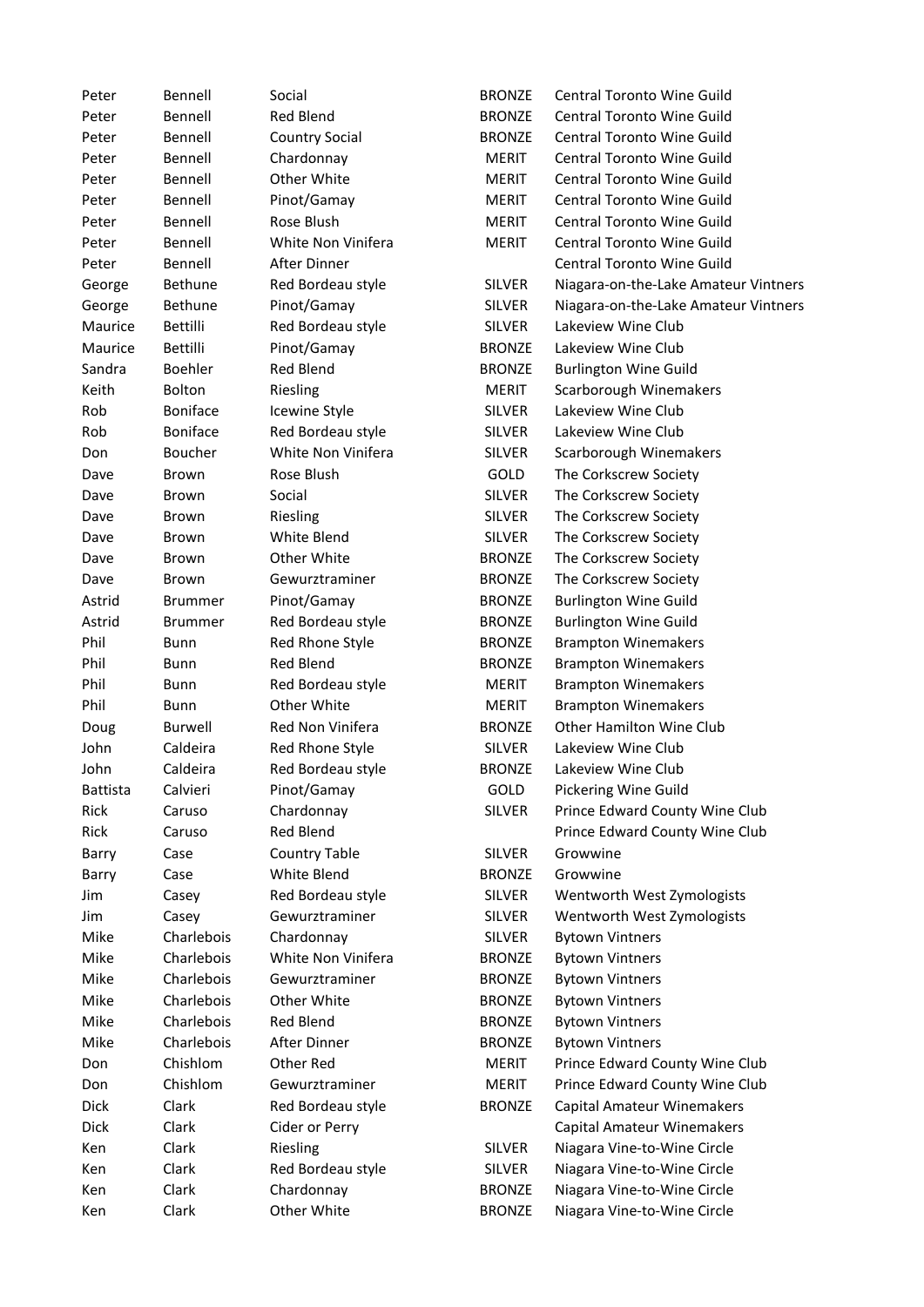| Ken          | Clark       | <b>Country Social</b>        |               | Niagara Vine-to-Wine Circle       |
|--------------|-------------|------------------------------|---------------|-----------------------------------|
| Mark         | Clark       | <b>Red Blend</b>             |               | South Coast Wine Club             |
| Gary         | Collins     | <b>Sparkling Wine</b>        | GOLD          | The Corkscrew Society             |
| Gary         | Collins     | Dessert                      | <b>SILVER</b> | The Corkscrew Society             |
| Gary         | Collins     | Gewurztraminer               | <b>SILVER</b> | The Corkscrew Society             |
| David        | Cox         | Chardonnay                   | <b>SILVER</b> | The Cambridge Club                |
| Stephen      | Cyr         | Dessert                      | <b>BRONZE</b> | Pickering Wine Guild              |
| Stephen      | Cyr         | Red Rhone Style              | <b>MERIT</b>  | Pickering Wine Guild              |
| Joe          | Dale        | Sparkling Wine               | <b>SILVER</b> | Pickering Wine Guild              |
| Joe          | Dale        | White Blend                  | <b>BRONZE</b> | Pickering Wine Guild              |
| Joe          | Dale        | White Non Vinifera           | <b>BRONZE</b> | Pickering Wine Guild              |
| Joe          | Dale        | <b>Red Blend</b>             | MERIT         | Pickering Wine Guild              |
| Alvaro       | D'Antonio   | Red Rhone Style              | <b>SILVER</b> | Member at Large                   |
| Alvaro       | D'Antonio   | Red Bordeau style            | <b>SILVER</b> | Member at Large                   |
| Alvaro       | D'Antonio   | Pinot/Gamay                  | <b>SILVER</b> | Member at Large                   |
| Alvaro       | D'Antonio   | <b>Red Blend</b>             | <b>BRONZE</b> | Member at Large                   |
| Alvaro       | D'Antonio   | Other Red                    | <b>BRONZE</b> | Member at Large                   |
| Alvaro       | D'Antonio   | Red Non Vinifera             | <b>BRONZE</b> | Member at Large                   |
| Alvaro       | D'Antonio   | Rose Blush                   | MERIT         | Member at Large                   |
| Alvaro       | D'Antonio   | Chardonnay                   | <b>MERIT</b>  | Member at Large                   |
| В.           | Dass        | Red Non Vinifera             | <b>SILVER</b> | Aurora Wine Circle                |
| Rob          | Davidson    | White Non Vinifera           | <b>MERIT</b>  | Growwine                          |
| John         |             | Chardonnay                   | GOLD          | Kawartha Krushers                 |
| John         | Delagran    |                              | <b>BRONZE</b> | Kawartha Krushers                 |
|              | Delagran    | Red Bordeau style            |               |                                   |
| John         | Delagran    | Dessert                      | <b>BRONZE</b> | Kawartha Krushers                 |
| Gerry        | Den Hartogh | Aperitif - Non-Sherry        | GOLD          | St. Thomas Grapebusters Wine Club |
| Gerry        | Den Hartogh | Cider or Perry               | <b>SILVER</b> | St. Thomas Grapebusters Wine Club |
| Gerry        | Den Hartogh | Gewurztraminer               | <b>SILVER</b> | St. Thomas Grapebusters Wine Club |
| Gerry        | Den Hartogh | Red Bordeau style            | <b>BRONZE</b> | St. Thomas Grapebusters Wine Club |
| Gerry        | Den Hartogh | Aperitif - Dry to Med Sherry | <b>BRONZE</b> | St. Thomas Grapebusters Wine Club |
| Gerry        | Den Hartogh | Other Red                    | <b>BRONZE</b> | St. Thomas Grapebusters Wine Club |
| Gerry        | Den Hartogh | Chardonnay                   | <b>MERIT</b>  | St. Thomas Grapebusters Wine Club |
| Gerry        | Den Hartogh | Other White                  | <b>MERIT</b>  | St. Thomas Grapebusters Wine Club |
| Gerry        | Den Hartogh | White Blend                  | <b>SILVER</b> | St. Thomas Grapebusters Wine Club |
| Wayne        | Dodd        | Red Bordeau style            | <b>SILVER</b> | Aurora Wine Circle                |
| Wayne        | Dodd        | Red Rhone Style              | <b>SILVER</b> | Aurora Wine Circle                |
| <b>Nick</b>  | Donnelly    | Red Bordeau style            | <b>BRONZE</b> | Cellarmasters & Happy Winers      |
| <b>Brian</b> | Douglas     | Red Bordeau style            | <b>BRONZE</b> | Aurora Wine Circle                |
| <b>Brian</b> | Douglas     | Other Red                    | <b>BRONZE</b> | Aurora Wine Circle                |
| <b>Bruce</b> | Drewitt     | Social                       | <b>SILVER</b> | Scarborough Winemakers            |
| <b>Bruce</b> | Drewitt     | Aperitif - Dry to Med Sherry | <b>SILVER</b> | Scarborough Winemakers            |
| <b>Bruce</b> | Drewitt     | After Dinner                 | <b>SILVER</b> | Scarborough Winemakers            |
| <b>Bruce</b> | Drewitt     | Aperitif - Non-Sherry        | <b>SILVER</b> | Scarborough Winemakers            |
| <b>Bruce</b> | Drewitt     | Chardonnay                   | <b>BRONZE</b> | Scarborough Winemakers            |
| <b>Bruce</b> | Drewitt     | Other White                  | <b>BRONZE</b> | Scarborough Winemakers            |
| <b>Bruce</b> | Drewitt     | Red Bordeau style            | <b>MERIT</b>  | Scarborough Winemakers            |
| <b>Bruce</b> | Drewitt     | Riesling                     | <b>MERIT</b>  | Scarborough Winemakers            |
| <b>Bruce</b> | Drewitt     | Pinot/Gamay                  | MERIT         | Scarborough Winemakers            |
| Wayne        | Dumanski    | Country Social               | <b>SILVER</b> | Niagara Vine-to-Wine Circle       |
| Wayne        | Dumanski    | Icewine Style                | <b>SILVER</b> | Niagara Vine-to-Wine Circle       |
| Wayne        | Dumanski    | After Dinner                 | <b>SILVER</b> | Niagara Vine-to-Wine Circle       |
| Wayne        | Dumanski    | Chardonnay                   | <b>SILVER</b> | Niagara Vine-to-Wine Circle       |
| Wayne        | Dumanski    | Red Bordeau style            | <b>SILVER</b> | Niagara Vine-to-Wine Circle       |
| Wayne        | Dumanski    | White Blend                  | <b>BRONZE</b> | Niagara Vine-to-Wine Circle       |
|              |             |                              |               |                                   |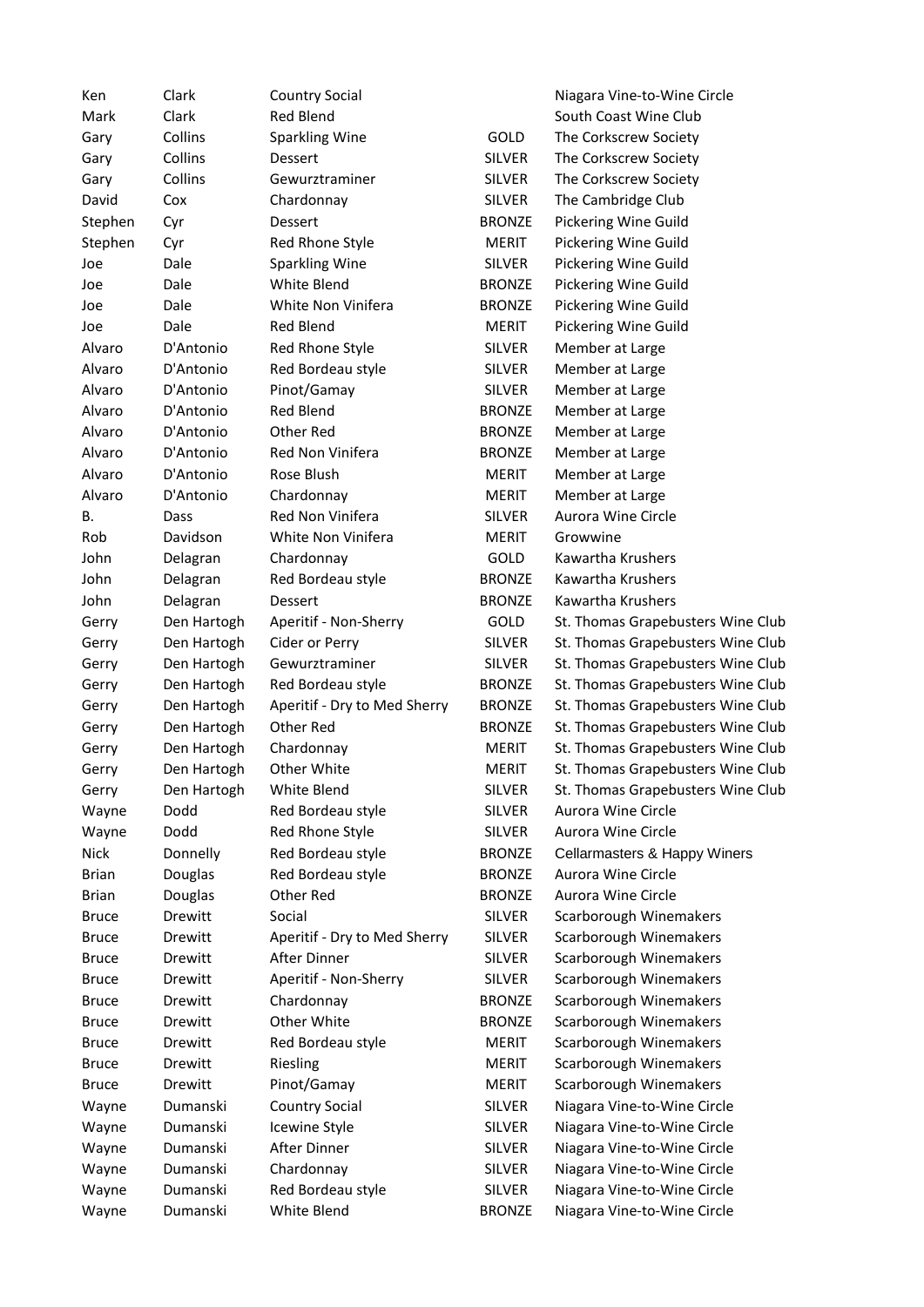| Wayne   | Dumanski   | Other White                       | <b>BRONZE</b> | Niagara Vine-to-Wine Circle          |
|---------|------------|-----------------------------------|---------------|--------------------------------------|
| John    | Dunlop     | Red Rhone Style                   | <b>SILVER</b> | <b>Humber Valley Vintners</b>        |
| Michael | East       | Chardonnay                        | <b>BRONZE</b> | <b>Humber Valley Vintners</b>        |
| Charles | Fajgenbaum | Icewine Style                     | GOLD          | Central Toronto Wine Guild           |
| Charles | Fajgenbaum | Light Lager & Hybrid              | Gold          | Central Toronto Wine Guild           |
| Charles | Fajgenbaum | Roasted & Smoked                  | Gold          | Central Toronto Wine Guild           |
| Charles | Fajgenbaum | Red Rhone Style                   | <b>SILVER</b> | Central Toronto Wine Guild           |
| Charles | Fajgenbaum | Red Bordeau style                 | <b>SILVER</b> | Central Toronto Wine Guild           |
| Charles | Fajgenbaum | Other White                       | <b>MERIT</b>  | Central Toronto Wine Guild           |
| Norman  | Falk       | <b>Country Social</b>             | GOLD          | <b>K-W Winemakers Guild</b>          |
| Norman  | Falk       | Dessert                           | GOLD          | <b>K-W Winemakers Guild</b>          |
| Norman  | Falk       | Icewine Style                     | <b>SILVER</b> | K-W Winemakers Guild                 |
| Norman  | Falk       | Gewurtztraminer                   | <b>SILVER</b> | K-W Winemakers Guild                 |
| Norman  | Falk       | Red Rhone Style                   | <b>SILVER</b> | K-W Winemakers Guild                 |
| Norman  | Falk       | <b>Red Blend</b>                  | <b>BRONZE</b> | K-W Winemakers Guild                 |
| Norman  | Falk       | Chardonnay                        | <b>BRONZE</b> | K-W Winemakers Guild                 |
| Norman  | Falk       | Riesling                          | <b>BRONZE</b> | <b>K-W Winemakers Guild</b>          |
| Norman  | Falk       | White Blend                       | <b>BRONZE</b> | <b>K-W Winemakers Guild</b>          |
|         | Falk       |                                   |               | <b>K-W Winemakers Guild</b>          |
| Norman  |            | Red Bordeau style<br>After Dinner | <b>BRONZE</b> |                                      |
| Norman  | Falk       |                                   | <b>BRONZE</b> | K-W Winemakers Guild                 |
| Norman  | Falk       | Pinot/Gamay                       | <b>MERIT</b>  | <b>K-W Winemakers Guild</b>          |
| Norman  | Falk       | Other White                       | <b>MERIT</b>  | <b>K-W Winemakers Guild</b>          |
| Jeremy  | Fedorsen   | Red Bordeau style                 | <b>BRONZE</b> | Lakeview Wine Club                   |
| Jeremy  | Fedorsen   | Other Red                         | <b>MERIT</b>  | Lakeview Wine Club                   |
| Jeremy  | Fedorsen   | Riesling                          |               | Lakeview Wine Club                   |
| Bert    | Fenner     | <b>Country Social</b>             | <b>BRONZE</b> | Cellarmasters & Happy Winers         |
| Peter   | Ferguson   | <b>Sparkling Wine</b>             | <b>BRONZE</b> | The Cambridge Club                   |
| Peter   | Ferguson   | Aperitif - Dry to Med Sherry      | <b>MERIT</b>  | The Cambridge Club                   |
| Peter   | Ferguson   | Social                            |               | The Cambridge Club                   |
| Craig   | Fleming    | Riesling                          | <b>SILVER</b> | Scarborough Winemakers               |
| Gary    | Frankow    | Gewurztraminer                    | <b>SILVER</b> | The Corkscrew Society                |
| Gary    | Frankow    | Rose Blush                        | <b>SILVER</b> | The Corkscrew Society                |
| Gary    | Frankow    | White Blend                       | <b>BRONZE</b> | The Corkscrew Society                |
| Gary    | Frankow    | Chardonnay                        | <b>BRONZE</b> | The Corkscrew Society                |
| Gary    | Frankow    | <b>Sparkling Wine</b>             | <b>MERIT</b>  | The Corkscrew Society                |
| Gary    | Frankow    | Other White                       |               | The Corkscrew Society                |
| Peter   | Gatto      | Red Non Vinifera                  | <b>BRONZE</b> | Lakeview Wine Club                   |
| William | German     | Red Bordeau style                 | <b>BRONZE</b> | Niagara-on-the-Lake Amateur Vintners |
| Luigi   | Giannetti  | Red Rhone Style                   | <b>SILVER</b> | Member at Large                      |
| Luigi   | Giannetti  | Red Bordeau style                 | <b>SILVER</b> | Member at Large                      |
| Luigi   | Giannetti  | Other Red                         | <b>SILVER</b> | Member at Large                      |
| Bob     | Gibbon     | Dessert                           | <b>GOLD</b>   | Other Hamilton Wine Club             |
| Bob     | Gibbon     | Chardonnay                        | <b>BRONZE</b> | Other Hamilton Wine Club             |
| Dave    | Gillingham | Other Red                         | <b>SILVER</b> | Pickering Wine Guild                 |
| Dave    | Gillingham | Other White                       | <b>SILVER</b> | Pickering Wine Guild                 |
|         |            |                                   |               |                                      |
| Dave    | Gillingham | Red Blend                         | <b>BRONZE</b> | Pickering Wine Guild                 |
| Pat     | Godin      | Riesling                          | <b>SILVER</b> | <b>Grey T Fermenters</b>             |
| Pat     | Godin      | Red Bordeau style                 | <b>BRONZE</b> | <b>Grey T Fermenters</b>             |
| Pat     | Godin      | Other Red                         | <b>BRONZE</b> | <b>Grey T Fermenters</b>             |
| Jack    | Gootjes    | White Non Vinifera                | <b>SILVER</b> | St. Thomas Grapebusters Wine Club    |
| Jack    | Gootjes    | Other White                       | <b>SILVER</b> | St. Thomas Grapebusters Wine Club    |
| Jack    | Gootjes    | Cider or Perry                    | <b>SILVER</b> | St. Thomas Grapebusters Wine Club    |
| Jack    | Gootjes    | Red Bordeau style                 | <b>BRONZE</b> | St. Thomas Grapebusters Wine Club    |
| Jack    | Gootjes    | Riesling                          | <b>BRONZE</b> | St. Thomas Grapebusters Wine Club    |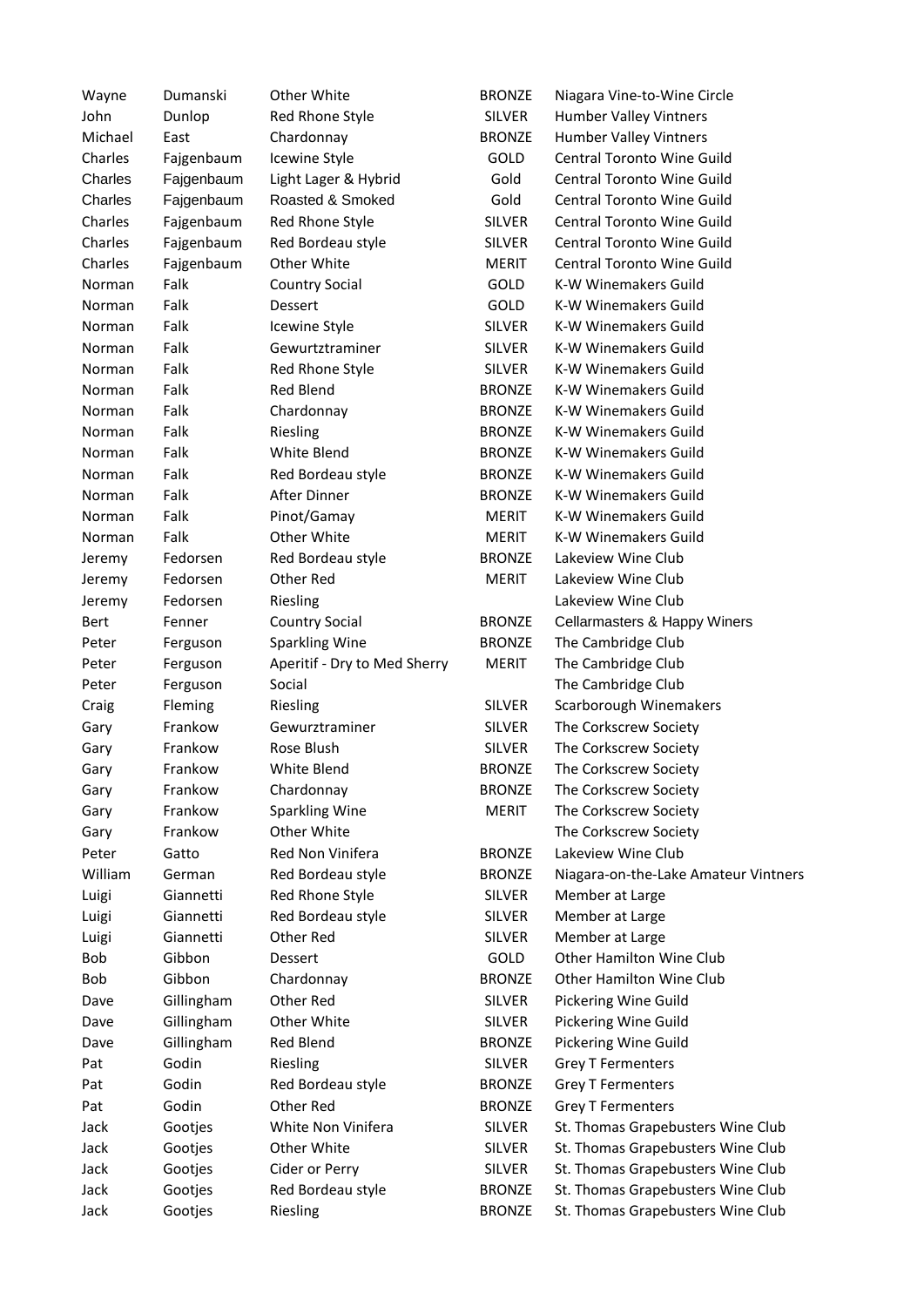| Ross    | Gosling       | Rose Blush                   | <b>BRONZE</b> | <b>Burlington Wine Guild</b>      |
|---------|---------------|------------------------------|---------------|-----------------------------------|
| Ross    | Gosling       | After Dinner                 | <b>MERIT</b>  | <b>Burlington Wine Guild</b>      |
| Ross    | Gosling       | Red Non Vinifera             |               | <b>Burlington Wine Guild</b>      |
| Glen    | Graham        | Other White                  | <b>SILVER</b> | St. Thomas Grapebusters Wine Club |
| Glen    | Graham        | Dessert                      | <b>SILVER</b> | St. Thomas Grapebusters Wine Club |
| Glen    | Graham        | Social                       | <b>SILVER</b> | St. Thomas Grapebusters Wine Club |
| Glen    | Graham        | Red Blend                    | <b>SILVER</b> | St. Thomas Grapebusters Wine Club |
| Glen    | Graham        | <b>Country Social</b>        | <b>SILVER</b> | St. Thomas Grapebusters Wine Club |
| Glen    | Graham        | Rose Blush                   | <b>SILVER</b> | St. Thomas Grapebusters Wine Club |
| Glen    | Graham        | Chardonnay                   | <b>SILVER</b> | St. Thomas Grapebusters Wine Club |
| Glen    | Graham        | Red Rhone Style              | <b>SILVER</b> | St. Thomas Grapebusters Wine Club |
| Glen    | Graham        | Gewurztraminer               | <b>SILVER</b> | St. Thomas Grapebusters Wine Club |
| Glen    | Graham        | Pinot/Gamay                  | <b>BRONZE</b> | St. Thomas Grapebusters Wine Club |
| Glen    | Graham        | Other Red                    | <b>BRONZE</b> | St. Thomas Grapebusters Wine Club |
| Glen    | Graham        | White Blend                  | <b>BRONZE</b> | St. Thomas Grapebusters Wine Club |
| Glen    | Graham        | Red Non Vinifera             | <b>BRONZE</b> | St. Thomas Grapebusters Wine Club |
| Glen    | Graham        | Riesling                     |               | St. Thomas Grapebusters Wine Club |
| Albert  | Gris          | After Dinner                 | <b>SILVER</b> | <b>Other Hamilton Wine Club</b>   |
| Albert  | Gris          | Aperitif - Dry to Med Sherry | <b>BRONZE</b> | Other Hamilton Wine Club          |
| Albert  | Gris          | Red Bordeau style            | <b>MERIT</b>  | <b>Other Hamilton Wine Club</b>   |
| Albert  | Gris          | Pinot/Gamay                  |               | <b>Other Hamilton Wine Club</b>   |
| Sophie  | Hardman       | Riesling                     | <b>SILVER</b> | Central Toronto Wine Guild        |
| Sophie  | Hardman       | Aperitif - Non-Sherry        | <b>BRONZE</b> | Central Toronto Wine Guild        |
| Richard | <b>Harris</b> | White Blend                  |               | <b>Burlington Wine Guild</b>      |
| Manfred | Hecke         | Red Bordeau style            | <b>SILVER</b> | Kawartha Krushers                 |
| Manfred | Hecke         | Pinot/Gamay                  | <b>BRONZE</b> | Kawartha Krushers                 |
| Manfred | Hecke         | Malt Focused                 | <b>BRONZE</b> | Kawartha Krushers                 |
| Stu     | Hess          | Other White                  | <b>BRONZE</b> | Georgetown Vintners               |
| Keith   | Hindley       | Red Bordeau style            | <b>SILVER</b> | St. Thomas Grapebusters Wine Club |
| Keith   | Hindley       | White Non Vinifera           | <b>BRONZE</b> | St. Thomas Grapebusters Wine Club |
| Mike    | Hodson        | Other Red                    | <b>MERIT</b>  | Central Toronto Wine Guild        |
| Horst   | Hofmann       | White Non Vinifera           | <b>SILVER</b> | Cellarmasters & Happy Winers      |
| Nyal    | Hope          | Gewurztraminer               | <b>SILVER</b> | Aurora Wine Circle                |
| Jim     | Howes         | Other Red                    |               | Scarborough Winemakers            |
| George  | Huckalo       | After Dinner                 | <b>SILVER</b> | Niagara Vine-to-Wine Circle       |
| George  | Huckalo       | Rose Blush                   | <b>SILVER</b> | Niagara Vine-to-Wine Circle       |
| George  | Huckalo       | Pinot/Gamay                  | <b>BRONZE</b> | Niagara Vine-to-Wine Circle       |
| George  | Huckalo       | Other White                  | <b>BRONZE</b> | Niagara Vine-to-Wine Circle       |
| George  | Huckalo       | Gewurztraminer               | <b>MERIT</b>  | Niagara Vine-to-Wine Circle       |
| George  | Huckalo       | Chardonnay                   | <b>MERIT</b>  | Niagara Vine-to-Wine Circle       |
| Ed      | Hughes        | Red Bordeau style            | <b>SILVER</b> | Member at Large                   |
| Ed      | Hughes        | <b>Red Blend</b>             | <b>SILVER</b> | Member at Large                   |
| Ed      | Hughes        | Riesling                     | <b>BRONZE</b> | Member at Large                   |
| Ed      | Hughes        | Pinot/Gamay                  | <b>BRONZE</b> | Member at Large                   |
| Ed      | Hughes        | Red Non Vinifera             | <b>BRONZE</b> | Member at Large                   |
| Ed      | Hughes        | After Dinner                 | <b>SILVER</b> | Member at Large                   |
| Dominic | lerullo       | Chardonnay                   | <b>SILVER</b> | Lakeview Wine Club                |
| Dominic | lerullo       | Other Red                    | <b>SILVER</b> | Lakeview Wine Club                |
| Dominic | lerullo       | Gewurztraminer               | <b>SILVER</b> | Lakeview Wine Club                |
| Dominic | lerullo       | White Non Vinifera           | <b>BRONZE</b> | Lakeview Wine Club                |
| Dominic | lerullo       | <b>Red Blend</b>             | <b>BRONZE</b> | Lakeview Wine Club                |
| Dominic | lerullo       | Red Rhone Style              | <b>MERIT</b>  | Lakeview Wine Club                |
| Dominic | lerullo       | Pinot/Gamay                  | <b>MERIT</b>  | Lakeview Wine Club                |
| Dominic | lerullo       | Red Non Vinifera             | <b>MERIT</b>  | Lakeview Wine Club                |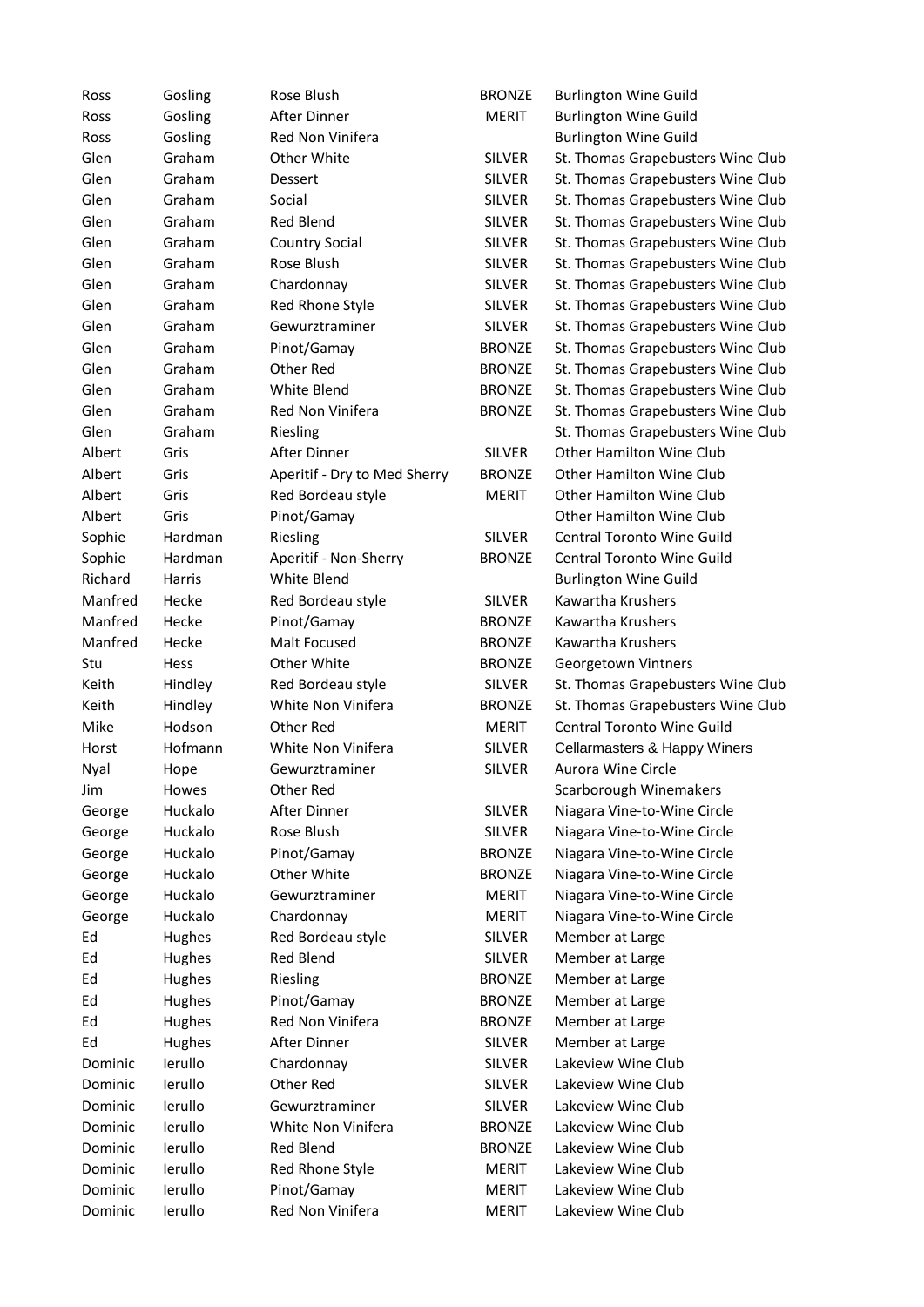| Dominic      | lerullo         | White Blend           | <b>MERIT</b>  | Lakeview Wine Club                   |
|--------------|-----------------|-----------------------|---------------|--------------------------------------|
| Dominic      | lerullo         | Red Bordeau style     |               | Lakeview Wine Club                   |
| Don          | Innes           | Other White           | <b>MERIT</b>  | Niagara-on-the-Lake Amateur Vintners |
| Pat          | Ison            | Gewurztraminer        | <b>SILVER</b> | Scarborough Winemakers               |
| Pat          | Ison            | <b>Country Table</b>  | <b>BRONZE</b> | Scarborough Winemakers               |
| Pat          | Ison            | Other Red             | <b>MERIT</b>  | Scarborough Winemakers               |
| Pat          | Ison            | Other White           |               | Scarborough Winemakers               |
| Reg          | Jeffries        | Other Red             | <b>SILVER</b> | London Wine Pros                     |
| Reg          | <b>Jeffries</b> | Riesling              | <b>SILVER</b> | London Wine Pros                     |
| Reg          | <b>Jeffries</b> | Red Bordeau style     | <b>SILVER</b> | London Wine Pros                     |
| Reg          | <b>Jeffries</b> | Rose Blush            | <b>BRONZE</b> | London Wine Pros                     |
| Reg          | <b>Jeffries</b> | White Non Vinifera    | <b>MERIT</b>  | London Wine Pros                     |
| Reg          | <b>Jeffries</b> | Red Rhone Style       | <b>MERIT</b>  | London Wine Pros                     |
| Reg          | <b>Jeffries</b> | Other White           | <b>SILVER</b> | London Wine Pros                     |
| Alan         | Johnson         | Icewine Style         | GOLD          | Niagara-on-the-Lake Amateur Vintners |
| Alan         | Johnson         | Chardonnay            | <b>MERIT</b>  | Niagara-on-the-Lake Amateur Vintners |
| <b>Steve</b> | Kampers         | Riesling              | <b>GOLD</b>   | <b>West Toronto Vintners</b>         |
| Steve        | Kampers         | White Non Vinifera    | GOLD          | <b>West Toronto Vintners</b>         |
| Steve        | Kampers         | Gewurztraminer        | GOLD          | <b>West Toronto Vintners</b>         |
| Steve        | Kampers         | Icewine Style         | <b>SILVER</b> | <b>West Toronto Vintners</b>         |
| Steve        | Kampers         | White Blend           | <b>SILVER</b> | <b>West Toronto Vintners</b>         |
| Steve        | Kampers         | Rose Blush            | <b>SILVER</b> | <b>West Toronto Vintners</b>         |
| Steve        | Kampers         | Social                | <b>SILVER</b> | <b>West Toronto Vintners</b>         |
| Steve        | Kampers         | Other Red             | <b>SILVER</b> | <b>West Toronto Vintners</b>         |
| Steve        | Kampers         | Chardonnay            | <b>SILVER</b> | <b>West Toronto Vintners</b>         |
| Steve        | Kampers         | Red Bordeau style     | <b>SILVER</b> | <b>West Toronto Vintners</b>         |
| Steve        | Kampers         | Dessert               | <b>SILVER</b> | <b>West Toronto Vintners</b>         |
| Steve        | Kampers         | Red Blend             | <b>BRONZE</b> | <b>West Toronto Vintners</b>         |
| Steve        | Kampers         | Red Rhone Style       | <b>MERIT</b>  | <b>West Toronto Vintners</b>         |
| Larry        | Kerr            | Riesling              | <b>MERIT</b>  | Growwine                             |
| Larry        | Kerr            | Other White           | <b>MERIT</b>  | Growwine                             |
| Gary         | King            | Chardonnay            | <b>SILVER</b> | <b>Burlington Wine Guild</b>         |
| Gary         | King            | Red Non Vinifera      | <b>SILVER</b> | <b>Burlington Wine Guild</b>         |
| Gary         | King            | Other White           | <b>MERIT</b>  | <b>Burlington Wine Guild</b>         |
| Sheila       | Lauzon          | Other White           | <b>SILVER</b> | Cellarmasters & Happy Winers         |
| Sheila       | Lauzon          | Chardonnay            | <b>SILVER</b> | Cellarmasters & Happy Winers         |
| Sheila       | Lauzon          | Other Red             | <b>SILVER</b> | Cellarmasters & Happy Winers         |
| Sheila       | Lauzon          | Cider or Perry        | <b>BRONZE</b> | Cellarmasters & Happy Winers         |
| Sheila       | Lauzon          | Gewurztraminer        | <b>BRONZE</b> | Cellarmasters & Happy Winers         |
| Sheila       | Lauzon          | Rose Blush            | <b>BRONZE</b> | Cellarmasters & Happy Winers         |
| Sheila       | Lauzon          | White Blend           | <b>MERIT</b>  | Cellarmasters & Happy Winers         |
| Peter        | Lazarou         | Red Bordeau style     | <b>MERIT</b>  | Press Agents Winemakers Club         |
| Werner       | Lichtenberger   | Gewurztraminer        | <b>SILVER</b> | Other Hamilton Wine Club             |
| Jim          | Lloyd           | Aperitif - Non-Sherry | <b>GOLD</b>   | Kawartha Krushers                    |
| Jim          | Lloyd           | After Dinner          | <b>SILVER</b> | Kawartha Krushers                    |
| Jim          | Lloyd           | Pinot/Gamay           | <b>SILVER</b> | Kawartha Krushers                    |
| Jim          | Lloyd           | Red Bordeau style     | <b>SILVER</b> | Kawartha Krushers                    |
| Jim          | Lloyd           | Social                | <b>SILVER</b> | Kawartha Krushers                    |
| Jim          | Lloyd           | White Blend           | <b>BRONZE</b> | Kawartha Krushers                    |
| Ted          | Loughead        | Other Red             | <b>SILVER</b> | <b>Grey T Fermenters</b>             |
| Ted          | Loughead        | Riesling              | <b>SILVER</b> | <b>Grey T Fermenters</b>             |
| Ted          | Loughead        | Red Non Vinifera      | <b>BRONZE</b> | <b>Grey T Fermenters</b>             |
| Ted          | Loughead        | Red Blend             | <b>BRONZE</b> | <b>Grey T Fermenters</b>             |
| <b>Bruce</b> | MacLaurin       | Red Rhone Style       | <b>SILVER</b> | K-W Winemakers Guild                 |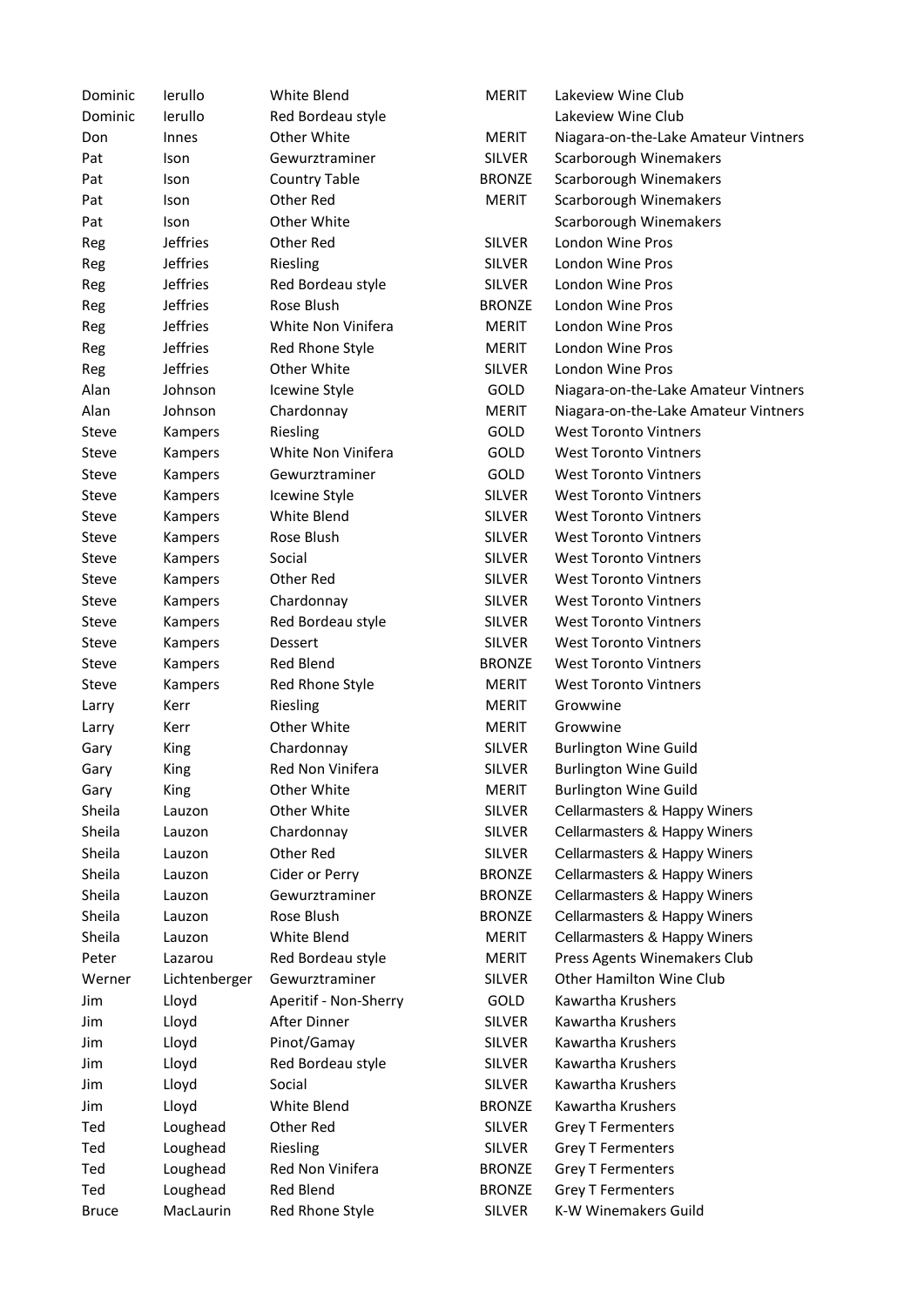| <b>Bruce</b>  | MacLaurin  | After Dinner                 | <b>SILVER</b> | K-W Winemakers Guild        |
|---------------|------------|------------------------------|---------------|-----------------------------|
| <b>Bruce</b>  | MacLaurin  | Cider or Perry               | <b>SILVER</b> | K-W Winemakers Guild        |
| <b>Bruce</b>  | MacLaurin  | Icewine Style                | <b>SILVER</b> | K-W Winemakers Guild        |
| <b>Bruce</b>  | MacLaurin  | Other Red                    | <b>SILVER</b> | K-W Winemakers Guild        |
| <b>Bruce</b>  | MacLaurin  | Dessert                      | <b>SILVER</b> | K-W Winemakers Guild        |
| <b>Bruce</b>  | MacLaurin  | Pinot/Gamay                  | <b>SILVER</b> | <b>K-W Winemakers Guild</b> |
| <b>Bruce</b>  | MacLaurin  | <b>Sparkling Wine</b>        | <b>SILVER</b> | K-W Winemakers Guild        |
| <b>Bruce</b>  | MacLaurin  | Social                       | <b>SILVER</b> | K-W Winemakers Guild        |
| <b>Bruce</b>  | MacLaurin  | Chardonnay                   | <b>SILVER</b> | K-W Winemakers Guild        |
| <b>Bruce</b>  | MacLaurin  | Rose Blush                   | <b>BRONZE</b> | <b>K-W Winemakers Guild</b> |
| <b>Bruce</b>  | MacLaurin  | Red Bordeau style            | <b>BRONZE</b> | K-W Winemakers Guild        |
| <b>Bruce</b>  | MacLaurin  | <b>Country Social</b>        | <b>BRONZE</b> | K-W Winemakers Guild        |
| <b>Bruce</b>  | MacLaurin  | <b>Red Blend</b>             | <b>BRONZE</b> | K-W Winemakers Guild        |
| <b>Bruce</b>  | MacLaurin  | Riesling                     | <b>BRONZE</b> | K-W Winemakers Guild        |
| <b>Bruce</b>  | MacLaurin  | White Blend                  | <b>BRONZE</b> | K-W Winemakers Guild        |
| <b>Bruce</b>  | MacLaurin  | Aperitif - Non-Sherry        | <b>MERIT</b>  | K-W Winemakers Guild        |
| <b>Bruce</b>  | MacLaurin  | Gewurztraminer               | MERIT         | K-W Winemakers Guild        |
| <b>Bruce</b>  | MacLaurin  | White Non Vinifera           | <b>MERIT</b>  | K-W Winemakers Guild        |
| <b>Bruce</b>  | MacLaurin  | <b>Country Table</b>         | <b>MERIT</b>  | K-W Winemakers Guild        |
| <b>Bruce</b>  | MacLaurin  | Light Lager & Hybrid         |               | K-W Winemakers Guild        |
| <b>Bruce</b>  | MacLaurin  | Hop-Focused                  |               | K-W Winemakers Guild        |
| Ken           | Maley      | Chardonnay                   | <b>BRONZE</b> | Kawartha Krushers           |
| Ken           | Maley      | Red Blend                    | <b>MERIT</b>  | Kawartha Krushers           |
| Ken           | Maley      | Riesling                     |               | Kawartha Krushers           |
| Tony          | Malfara    | Country Social               | <b>SILVER</b> | <b>Bytown Vintners</b>      |
| Tony          | Malfara    | Chardonnay                   | <b>BRONZE</b> | <b>Bytown Vintners</b>      |
| Tony          | Malfara    | <b>Red Blend</b>             | <b>MERIT</b>  | <b>Bytown Vintners</b>      |
| Eila          | Martin     | Other White                  | <b>BRONZE</b> | Growwine                    |
| Wayne         | Martin     | Red Bordeau style            | <b>BRONZE</b> | Capital Amateur Winemakers  |
| Wayne         | Martin     | Red Rhone Style              | <b>BRONZE</b> | Capital Amateur Winemakers  |
| Pete          | Mason      | Riesling                     | <b>MERIT</b>  | <b>K-W Winemakers Guild</b> |
| <b>Terry</b>  | McCall     | Other Red                    | <b>SILVER</b> | Kawartha Krushers           |
| <b>Burton</b> | McClelland | Roasted & Smoked             | GOLD          | Kawartha Krushers           |
| <b>Burton</b> | McClelland | Rose Blush                   | SILVER        | Kawartha Krushers           |
| <b>Burton</b> | McClelland | Malt Focused                 | Silver        | Kawartha Krushers           |
| <b>Burton</b> | McClelland | Other Red                    | <b>SILVER</b> | Kawartha Krushers           |
| <b>Burton</b> | McClelland | Aperitif - Dry to Med Sherry | <b>SILVER</b> | Kawartha Krushers           |
| <b>Burton</b> | McClelland | Other White                  | <b>SILVER</b> | Kawartha Krushers           |
| <b>Burton</b> | McClelland | <b>Red Blend</b>             | <b>BRONZE</b> | Kawartha Krushers           |
| <b>Burton</b> | McClelland | After Dinner                 | <b>BRONZE</b> | Kawartha Krushers           |
| <b>Burton</b> | McClelland | <b>Sparkling Wine</b>        | <b>BRONZE</b> | Kawartha Krushers           |
| <b>Burton</b> | McClelland | White Blend                  | <b>MERIT</b>  | Kawartha Krushers           |
| <b>Burton</b> | McClelland | Hop-Focused                  |               | Kawartha Krushers           |
| Steve         | McDonald   | Social                       | GOLD          | K-W Winemakers Guild        |
| <b>Steve</b>  | McDonald   | Pinot/Gamay                  | GOLD          | K-W Winemakers Guild        |
| <b>Steve</b>  | McDonald   | Cider or Perry               | GOLD          | <b>K-W Winemakers Guild</b> |
| Steve         | McDonald   | Light Lager & Hybrid         | GOLD          | K-W Winemakers Guild        |
| Steve         | McDonald   | Icewine Style                | <b>SILVER</b> | <b>K-W Winemakers Guild</b> |
| Steve         | McDonald   | Aperitif - Dry to Med Sherry | <b>SILVER</b> | K-W Winemakers Guild        |
| Steve         | McDonald   | <b>Country Table</b>         | <b>SILVER</b> | K-W Winemakers Guild        |
| Steve         | McDonald   | Aperitif - Non-Sherry        | <b>SILVER</b> | K-W Winemakers Guild        |
| Steve         | McDonald   | Red Non Vinifera             | <b>SILVER</b> | K-W Winemakers Guild        |
| Steve         | McDonald   | Red Bordeau style            | <b>SILVER</b> | K-W Winemakers Guild        |
| Steve         | McDonald   | Dessert                      | <b>SILVER</b> | K-W Winemakers Guild        |
|               |            |                              |               |                             |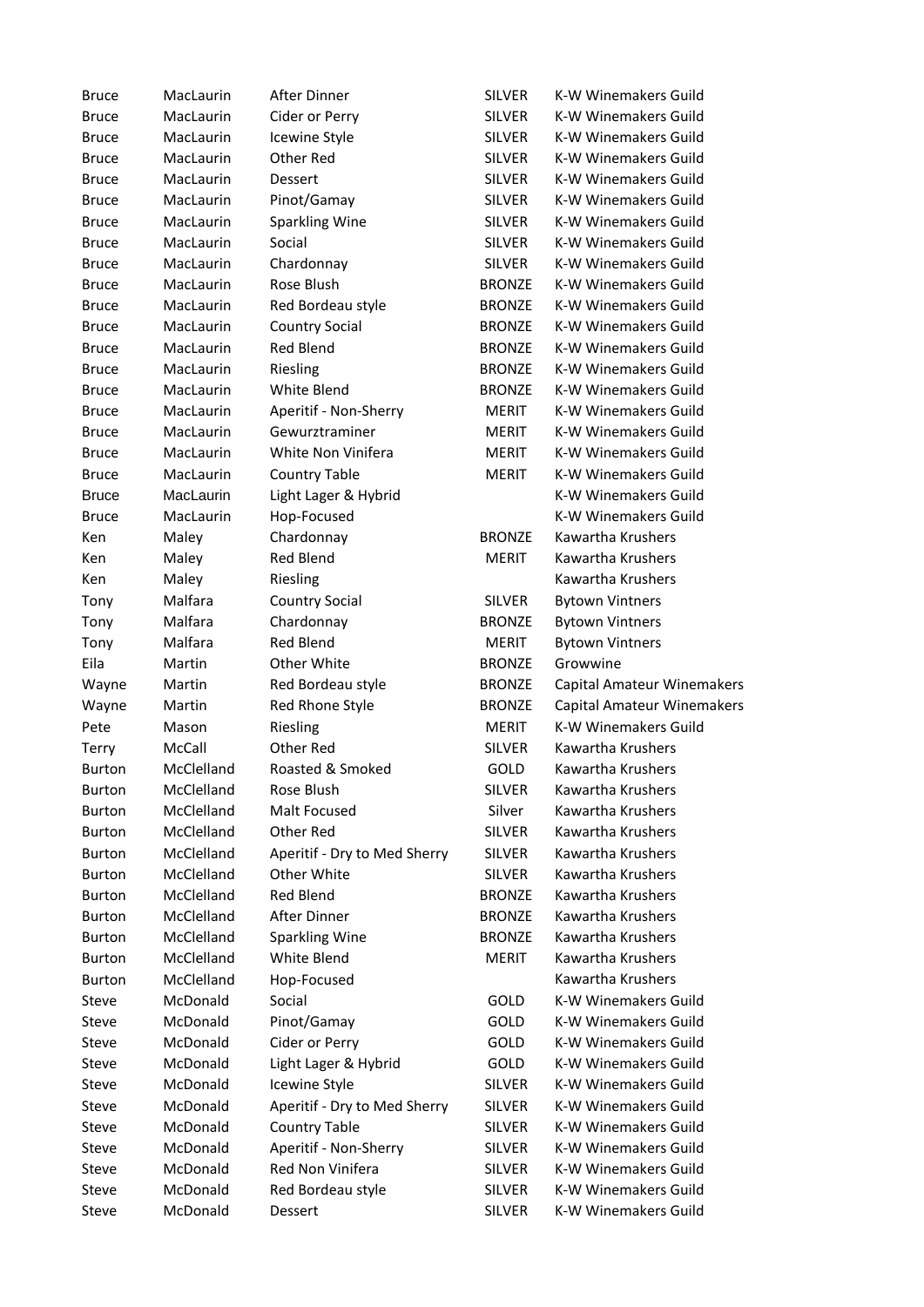| <b>Steve</b> | McDonald   | <b>Country Social</b> | <b>SILVER</b> | K-W Winemakers Guild                 |
|--------------|------------|-----------------------|---------------|--------------------------------------|
| Steve        | McDonald   | White Non Vinifera    | <b>SILVER</b> | K-W Winemakers Guild                 |
| Steve        | McDonald   | Gewurztraminer        | <b>SILVER</b> | K-W Winemakers Guild                 |
| Steve        | McDonald   | Red Rhone Style       | <b>SILVER</b> | K-W Winemakers Guild                 |
| Steve        | McDonald   | Riesling              | <b>BRONZE</b> | K-W Winemakers Guild                 |
| Steve        | McDonald   | Other White           | <b>BRONZE</b> | K-W Winemakers Guild                 |
| Steve        | McDonald   | Other Red             | <b>BRONZE</b> | K-W Winemakers Guild                 |
| Steve        | McDonald   | Chardonnay            | <b>BRONZE</b> | K-W Winemakers Guild                 |
| Steve        | McDonald   | <b>Sparkling Wine</b> | <b>BRONZE</b> | K-W Winemakers Guild                 |
| Steve        | McDonald   | <b>Red Blend</b>      | <b>BRONZE</b> | K-W Winemakers Guild                 |
| Steve        | McDonald   | White Blend           | <b>BRONZE</b> | K-W Winemakers Guild                 |
| Steve        | McDonald   | After Dinner          | <b>BRONZE</b> | K-W Winemakers Guild                 |
| Mike         | McLeod     | White Non Vinifera    | <b>SILVER</b> | The Corkscrew Society                |
| Mike         | McLeod     | Riesling              | <b>BRONZE</b> | The Corkscrew Society                |
| Allen        | Mee        | Riesling              | GOLD          | Niagara-on-the-Lake Amateur Vintners |
| Morley       | Mellen     | After Dinner          | <b>SILVER</b> | The Cambridge Club                   |
| <b>Bruno</b> | Meneguzzi  | Pinot/Gamay           | <b>SILVER</b> | <b>Humber Valley Vintners</b>        |
| <b>Bruno</b> | Meneguzzi  | Red Rhone Style       | <b>SILVER</b> | <b>Humber Valley Vintners</b>        |
| <b>Bruno</b> | Meneguzzi  | Red Bordeau style     | <b>SILVER</b> | <b>Humber Valley Vintners</b>        |
| <b>Bruno</b> | Meneguzzi  | Other Red             | <b>BRONZE</b> | <b>Humber Valley Vintners</b>        |
| <b>Bruno</b> | Meneguzzi  | Red Blend             | <b>MERIT</b>  | <b>Humber Valley Vintners</b>        |
| <b>Bruno</b> | Meneguzzi  | Riesling              | <b>MERIT</b>  | <b>Humber Valley Vintners</b>        |
| Clark        | Meredith   | Riesling              | GOLD          | Niagara Vine-to-Wine Circle          |
| Clark        | Meredith   | <b>Country Social</b> | <b>SILVER</b> | Niagara Vine-to-Wine Circle          |
| Clark        | Meredith   | Chardonnay            | <b>SILVER</b> | Niagara Vine-to-Wine Circle          |
| Clark        | Meredith   | White Non Vinifera    | <b>BRONZE</b> | Niagara Vine-to-Wine Circle          |
| Clark        | Meredith   | Red Bordeau style     | <b>BRONZE</b> | Niagara Vine-to-Wine Circle          |
| Clark        | Meredith   | Other White           | <b>BRONZE</b> | Niagara Vine-to-Wine Circle          |
| Clark        | Meredith   | After Dinner          | <b>BRONZE</b> | Niagara Vine-to-Wine Circle          |
| Clark        | Meredith   | Red Non Vinifera      | <b>MERIT</b>  | Niagara Vine-to-Wine Circle          |
| Dan          |            | Pinot/Gamay           | GOLD          | The Corkscrew Society                |
|              | Montgomery | Red Bordeau style     | <b>SILVER</b> |                                      |
| Dan          | Montgomery |                       |               | The Corkscrew Society                |
| Dan          | Montgomery | Social                | <b>BRONZE</b> | The Corkscrew Society                |
| Dan          | Montgomery | Red Rhone Style       | <b>MERIT</b>  | The Corkscrew Society                |
| Tino         | Montopoli  | Icewine Style         | <b>SILVER</b> | Kawartha Krushers                    |
| Tino         | Montopoli  | Red Blend             | <b>SILVER</b> | Kawartha Krushers                    |
| Tino         | Montopoli  | Red Bordeau style     | <b>SILVER</b> | Kawartha Krushers                    |
| Tino         | Montopoli  | Riesling              | <b>SILVER</b> | Kawartha Krushers                    |
| Tino         | Montopoli  | Cider or Perry        | <b>BRONZE</b> | Kawartha Krushers                    |
| Martin       | Nygard     | Red Rhone Style       | GOLD          | St. Thomas Grapebusters Wine Club    |
| Martin       | Nygard     | Cider or Perry        | GOLD          | St. Thomas Grapebusters Wine Club    |
| Martin       | Nygard     | White Blend           | <b>SILVER</b> | St. Thomas Grapebusters Wine Club    |
| Martin       | Nygard     | Hop-Focused           | <b>SILVER</b> | St. Thomas Grapebusters Wine Club    |
| Martin       | Nygard     | Country Social        | <b>SILVER</b> | St. Thomas Grapebusters Wine Club    |
| Martin       | Nygard     | Red Non Vinifera      | <b>SILVER</b> | St. Thomas Grapebusters Wine Club    |
| Martin       | Nygard     | <b>Country Table</b>  | <b>SILVER</b> | St. Thomas Grapebusters Wine Club    |
| Martin       | Nygard     | Icewine Style         | <b>SILVER</b> | St. Thomas Grapebusters Wine Club    |
| Martin       | Nygard     | <b>Sparkling Wine</b> | <b>SILVER</b> | St. Thomas Grapebusters Wine Club    |
| Martin       | Nygard     | Pinot/Gamay           | <b>SILVER</b> | St. Thomas Grapebusters Wine Club    |
| Martin       | Nygard     | White Non Vinifera    | SILVER        | St. Thomas Grapebusters Wine Club    |
| Martin       | Nygard     | Other White           | <b>SILVER</b> | St. Thomas Grapebusters Wine Club    |
| Martin       | Nygard     | After Dinner          | <b>SILVER</b> | St. Thomas Grapebusters Wine Club    |
| Martin       | Nygard     | Social                | <b>BRONZE</b> | St. Thomas Grapebusters Wine Club    |
| Martin       | Nygard     | Red Blend             | <b>BRONZE</b> | St. Thomas Grapebusters Wine Club    |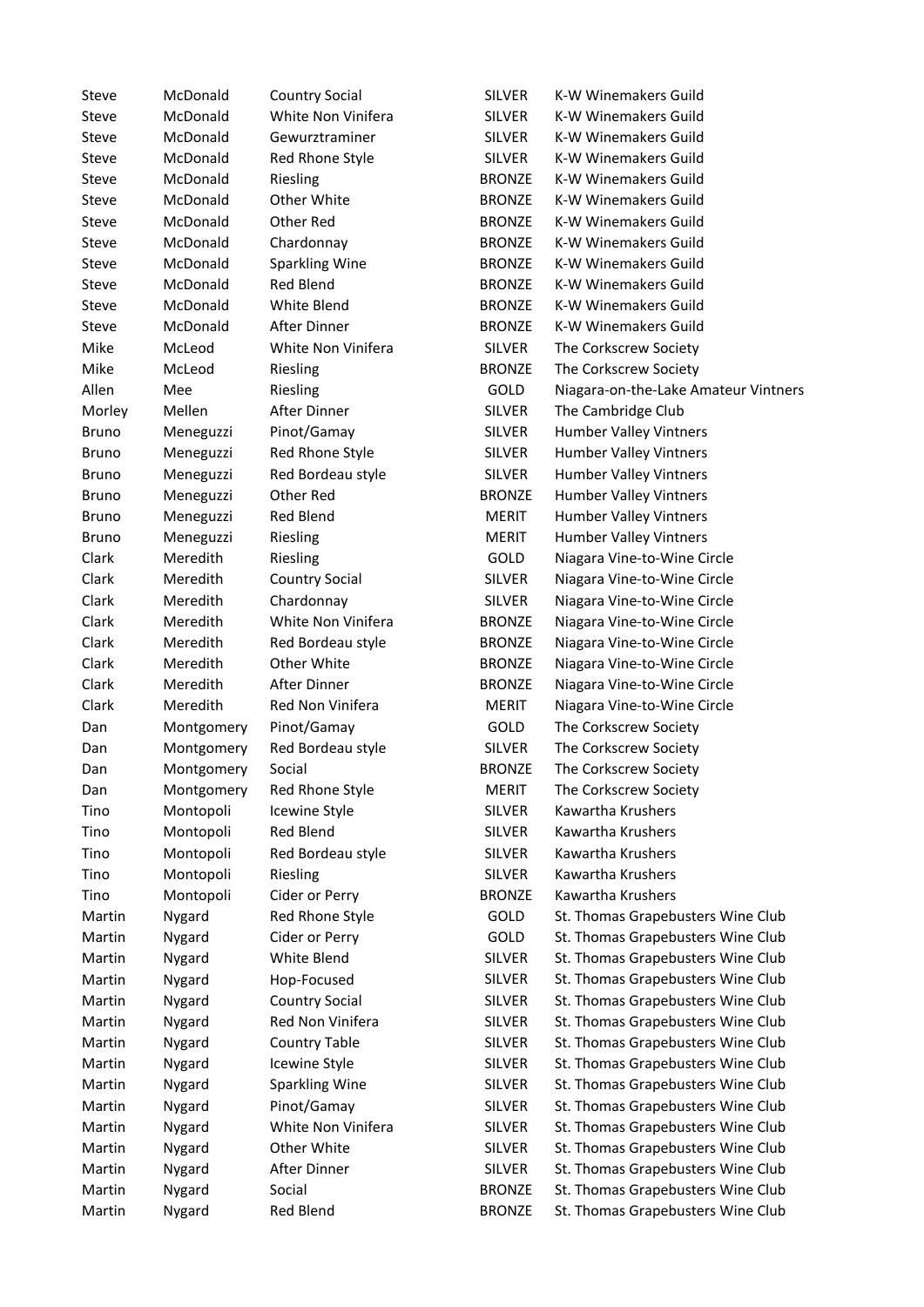| Martin  | Nygard     | Rose Blush                   | <b>BRONZE</b> | St. Thomas Grapebusters Wine Club |
|---------|------------|------------------------------|---------------|-----------------------------------|
| Martin  | Nygard     | Dessert                      | <b>MERIT</b>  | St. Thomas Grapebusters Wine Club |
| Martin  | Nygard     | Chardonnay                   | <b>MERIT</b>  | St. Thomas Grapebusters Wine Club |
| Martin  | Nygard     | Aperitif - Non-Sherry        | <b>MERIT</b>  | St. Thomas Grapebusters Wine Club |
| Martin  | Nygard     | Malt Focused                 |               | St. Thomas Grapebusters Wine Club |
| William | O'Halloran | Chardonnay                   | <b>SILVER</b> | Press Agents Winemakers Club      |
| Donald  | Osmond     | Chardonnay                   | GOLD          | Georgetown Vintners               |
| Donald  | Osmond     | Red Rhone Style              | <b>SILVER</b> | Georgetown Vintners               |
| Donald  | Osmond     | Gewurztraminer               | <b>MERIT</b>  | Georgetown Vintners               |
| Donald  | Osmond     | Red Bordeau style            | <b>MERIT</b>  | Georgetown Vintners               |
| Dan     | Ostler     | Riesling                     | <b>SILVER</b> | Pickering Wine Guild              |
| Dan     | Ostler     | Gewurztraminer               | <b>BRONZE</b> | Pickering Wine Guild              |
| Dan     | Ostler     | Red Bordeau style            | <b>BRONZE</b> | Pickering Wine Guild              |
| Dan     | Ostler     | Aperitif - Dry to Med Sherry | <b>BRONZE</b> | Pickering Wine Guild              |
| Dan     | Ostler     | Rose Blush                   | <b>BRONZE</b> | Pickering Wine Guild              |
| Dan     | Ostler     | Chardonnay                   | <b>BRONZE</b> | Pickering Wine Guild              |
| Dan     | Ostler     | <b>Red Blend</b>             | <b>BRONZE</b> | Pickering Wine Guild              |
| Tom     | Ostler     | Red Bordeau style            | <b>SILVER</b> | <b>West Toronto Vintners</b>      |
| Tom     | Ostler     | Chardonnay                   | <b>BRONZE</b> | <b>West Toronto Vintners</b>      |
| Tom     | Ostler     | <b>Red Blend</b>             | <b>BRONZE</b> | <b>West Toronto Vintners</b>      |
| Greg    | Paget      | Riesling                     | <b>BRONZE</b> | <b>West Toronto Vintners</b>      |
| Greg    | Paget      | Other White                  | <b>BRONZE</b> | <b>West Toronto Vintners</b>      |
| Don     | Panagapka  | Gewurztraminer               | GOLD          | K-W Winemakers Guild              |
| Don     | Panagapka  | After Dinner                 | GOLD          | K-W Winemakers Guild              |
| Don     | Panagapka  | Other Red                    | <b>SILVER</b> | K-W Winemakers Guild              |
| Don     | Panagapka  | Social                       | <b>SILVER</b> | K-W Winemakers Guild              |
| Don     | Panagapka  | Pinot/Gamay                  | <b>SILVER</b> | K-W Winemakers Guild              |
| Don     | Panagapka  | Red Non Vinifera             | <b>SILVER</b> | K-W Winemakers Guild              |
| Don     | Panagapka  | Dessert                      | <b>SILVER</b> | K-W Winemakers Guild              |
| Don     | Panagapka  | Other White                  | <b>BRONZE</b> | K-W Winemakers Guild              |
| Don     | Panagapka  | Red Rhone Style              | <b>MERIT</b>  | K-W Winemakers Guild              |
| Don     | Panagapka  | Red Blend                    | <b>MERIT</b>  | K-W Winemakers Guild              |
| Don     | Panagapka  | Rose Blush                   | <b>MERIT</b>  | <b>K-W Winemakers Guild</b>       |
| Don     | Panagapka  | Chardonnay                   | <b>BRONZE</b> | K-W Winemakers Guild              |
| Ross    | Partridge  | Pinot/Gamay                  | <b>BRONZE</b> | Member at Large                   |
| Larry   | Paterson   | <b>Country Social</b>        | GOLD          | Growwine                          |
| Larry   | Paterson   | Dessert                      | GOLD          | Growwine                          |
| Larry   | Paterson   | Social                       | <b>SILVER</b> | Growwine                          |
| Larry   | Paterson   | Gewurztraminer               | <b>SILVER</b> | Growwine                          |
| Larry   | Paterson   | Riesling                     | <b>SILVER</b> | Growwine                          |
| Larry   | Paterson   | White Blend                  | <b>SILVER</b> | Growwine                          |
| Larry   | Paterson   | White Non Vinifera           | <b>BRONZE</b> | Growwine                          |
| Larry   | Paterson   | Red Non Vinifera             | <b>BRONZE</b> | Growwine                          |
| Larry   | Paterson   | Chardonnay                   | <b>BRONZE</b> | Growwine                          |
| Larry   | Paterson   | Icewine Style                | <b>BRONZE</b> | Growwine                          |
| Larry   | Paterson   | Pinot/Gamay                  | <b>BRONZE</b> | Growwine                          |
| Larry   | Paterson   | Aperitif - Non-Sherry        | <b>BRONZE</b> | Growwine                          |
| Larry   | Paterson   | After Dinner                 | <b>BRONZE</b> | Growwine                          |
| Larry   | Paterson   | Red Rhone Style              | <b>BRONZE</b> | Growwine                          |
| Larry   | Paterson   | Rose Blush                   | <b>BRONZE</b> | Growwine                          |
| Larry   | Paterson   | Red Bordeau style            | <b>BRONZE</b> | Growwine                          |
| Larry   | Paterson   | Other Red                    | <b>MERIT</b>  | Growwine                          |
| Larry   | Paterson   | Red Blend                    | MERIT         | Growwine                          |
| Larry   | Paterson   | Sparkling Wine               | <b>MERIT</b>  | Growwine                          |
|         |            |                              |               |                                   |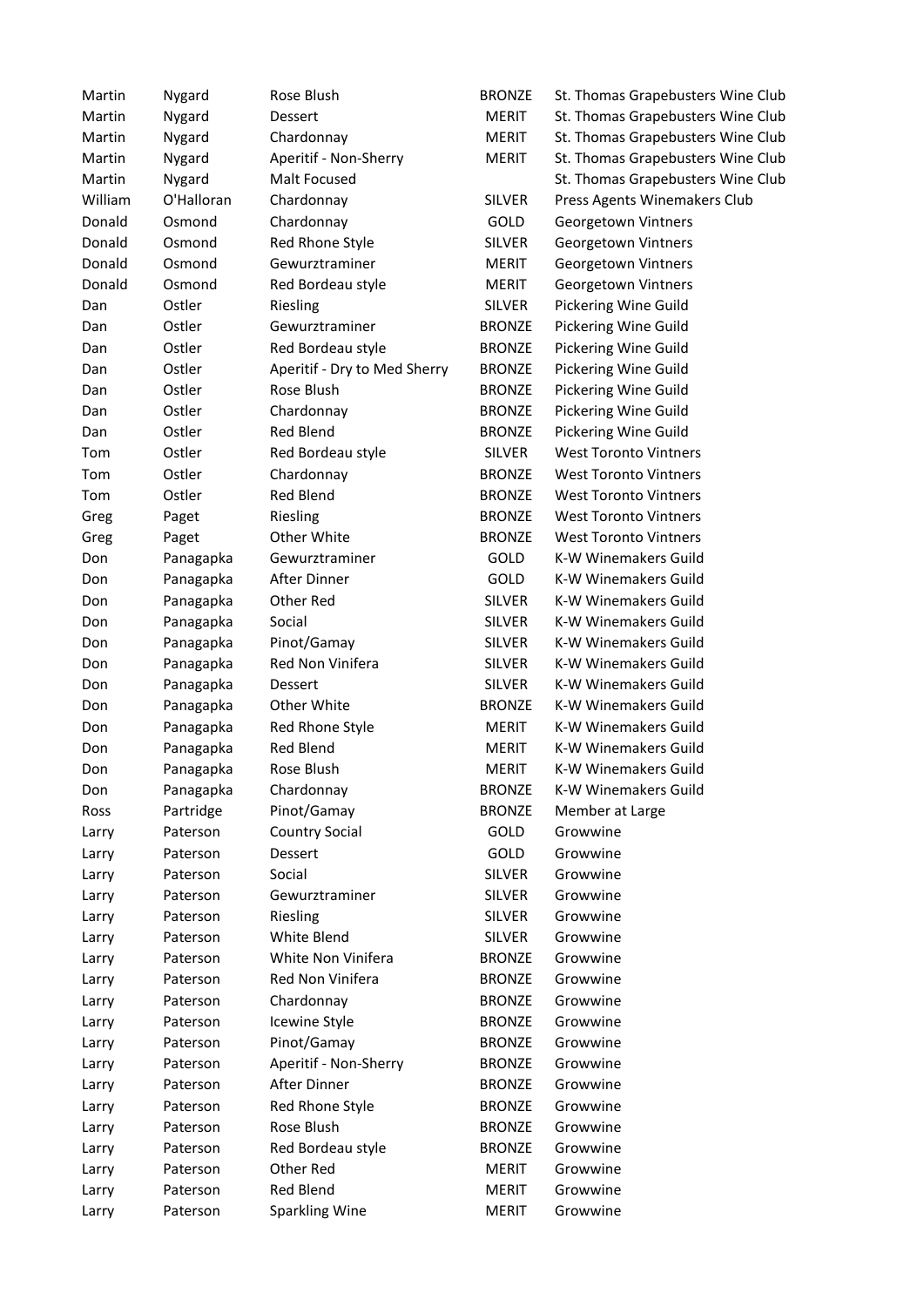| Ron              | Patey       | Riesling                     | MERIT                          | Georgetown Vintners                  |
|------------------|-------------|------------------------------|--------------------------------|--------------------------------------|
| Bryan            | Pell        | Red Bordeau style            | <b>BRONZE</b>                  | Growwine                             |
| John             | Pendzinski  | Rose Blush                   | <b>SILVER</b>                  | Niagara-on-the-Lake Amateur Vintners |
| John             | Pendzinski  | Other White                  | <b>SILVER</b>                  | Niagara-on-the-Lake Amateur Vintners |
| John             | Pendzinski  | White Blend                  | <b>SILVER</b>                  | Niagara-on-the-Lake Amateur Vintners |
| John             | Pendzinski  | White Non Vinifera           | <b>SILVER</b>                  | Niagara-on-the-Lake Amateur Vintners |
| John             | Pendzinski  | <b>Country Social</b>        | <b>SILVER</b>                  | Niagara-on-the-Lake Amateur Vintners |
| John             | Pendzinski  | Red Bordeau style            | <b>SILVER</b>                  | Niagara-on-the-Lake Amateur Vintners |
| John             | Pendzinski  | Chardonnay                   | <b>SILVER</b>                  | Niagara-on-the-Lake Amateur Vintners |
| John             | Pendzinski  | <b>Red Blend</b>             | <b>BRONZE</b>                  | Niagara-on-the-Lake Amateur Vintners |
| John             | Pendzinski  | Red Rhone Style              | <b>BRONZE</b>                  | Niagara-on-the-Lake Amateur Vintners |
| John             | Pendzinski  | Other Red                    | MERIT                          | Niagara-on-the-Lake Amateur Vintners |
| John             | Pendzinski  | Gewurztraminer               |                                | Niagara-on-the-Lake Amateur Vintners |
| John             | Pendzinski  | Icewine Style                |                                | Niagara-on-the-Lake Amateur Vintners |
| Michael          | Peric       | Gewurztraminer               | <b>SILVER</b>                  | <b>Brampton Winemakers</b>           |
| Bill             | Peters      | Other White                  | <b>SILVER</b>                  | Niagara Vine-to-Wine Circle          |
| Bill             | Peters      | <b>Country Social</b>        | <b>SILVER</b>                  | Niagara Vine-to-Wine Circle          |
| Bill             | Peters      | Rose Blush                   | <b>SILVER</b>                  | Niagara Vine-to-Wine Circle          |
| Bill             | Peters      | After Dinner                 | <b>SILVER</b>                  | Niagara Vine-to-Wine Circle          |
| Bill             | Peters      | Riesling                     | <b>BRONZE</b>                  | Niagara Vine-to-Wine Circle          |
| Bill             | Peters      | Red Bordeau style            | <b>BRONZE</b>                  | Niagara Vine-to-Wine Circle          |
| John             | Peters      | Chardonnay                   | <b>SILVER</b>                  | <b>West Toronto Vintners</b>         |
| John             | Peters      | Pinot/Gamay                  | <b>SILVER</b>                  | <b>West Toronto Vintners</b>         |
| John             | Peters      | Other White                  | <b>BRONZE</b>                  | <b>West Toronto Vintners</b>         |
| <b>Nick</b>      | Petruzzella | Other Red                    | <b>SILVER</b>                  | Wentworth West Zymologists           |
| George           | Pikor       | Red Bordeau style            | <b>SILVER</b>                  | <b>Bytown Vintners</b>               |
| George           | Pikor       | Pinot/Gamay                  | <b>SILVER</b>                  | <b>Bytown Vintners</b>               |
| Patti            | Polfuss     | <b>Country Table</b>         | <b>SILVER</b>                  | The Cambridge Club                   |
| Patti            | Polfuss     | Other White                  | <b>SILVER</b>                  | The Cambridge Club                   |
| Patti            | Polfuss     | Country Social               | <b>BRONZE</b>                  | The Cambridge Club                   |
| Patti            | Polfuss     | Other Red                    | <b>BRONZE</b>                  | The Cambridge Club                   |
| Patti            | Polfuss     | Dessert                      | <b>BRONZE</b>                  | The Cambridge Club                   |
| Patti            | Polfuss     | Rose Blush                   |                                | The Cambridge Club                   |
| Dave             | Powell      | Sparkling Wine               | GOLD                           | Cellarmasters & Happy Winers         |
| Dave             | Powell      | Red Bordeau style            | <b>BRONZE</b>                  | Cellarmasters & Happy Winers         |
| Dave             | Powell      | Chardonnay                   | <b>SILVER</b>                  | Cellarmasters & Happy Winers         |
| Mervin           | Quast       | Gewurztraminer               | <b>SILVER</b>                  | <b>Capital Amateur Winemakers</b>    |
| Mervin           | Quast       | Aperitif - Non-Sherry        | <b>SILVER</b>                  | Capital Amateur Winemakers           |
| Mervin           |             | Aperitif - Dry to Med Sherry |                                | Capital Amateur Winemakers           |
|                  | Quast       | White Blend                  | SILVER                         |                                      |
| Mervin<br>Mervin | Quast       | Other White                  | <b>BRONZE</b>                  | Capital Amateur Winemakers           |
| Mervin           | Quast       |                              | <b>BRONZE</b><br><b>BRONZE</b> | Capital Amateur Winemakers           |
|                  | Quast       | Riesling                     | <b>BRONZE</b>                  | Capital Amateur Winemakers           |
| Mervin           | Quast       | Cider or Perry               |                                | <b>Capital Amateur Winemakers</b>    |
| Mervin           | Quast       | Belgian & Wheat              | GOLD/BEST<br>GOLD              | <b>Capital Amateur Winemakers</b>    |
| Mervin           | Quast       | Other Red                    |                                | Capital Amateur Winemakers           |
| Mervin           | Quast       | Malt Focused                 | GOLD                           | Capital Amateur Winemakers           |
| Mervin           | Quast       | Roasted & Smoked             | GOLD                           | Capital Amateur Winemakers           |
| Mervin           | Quast       | Hop-Focused                  | <b>SILVER</b>                  | Capital Amateur Winemakers           |
| Mervin           | Quast       | After Dinner                 | <b>SILVER</b>                  | Capital Amateur Winemakers           |
| Mervin           | Quast       | Dessert                      | <b>BRONZE</b>                  | Capital Amateur Winemakers           |
| Mervin           | Quast       | Light Lager & Hybrid         | <b>BRONZE</b>                  | Capital Amateur Winemakers           |
| Steve            | Quast       | Belgian & Wheat              | GOLD                           | Capital Amateur Winemakers           |
| Steve            | Quast       | Light Lager & Hybrid         | <b>SILVER</b>                  | Capital Amateur Winemakers           |
| Steve            | Quast       | Hop-Focused                  | <b>SILVER</b>                  | <b>Capital Amateur Winemakers</b>    |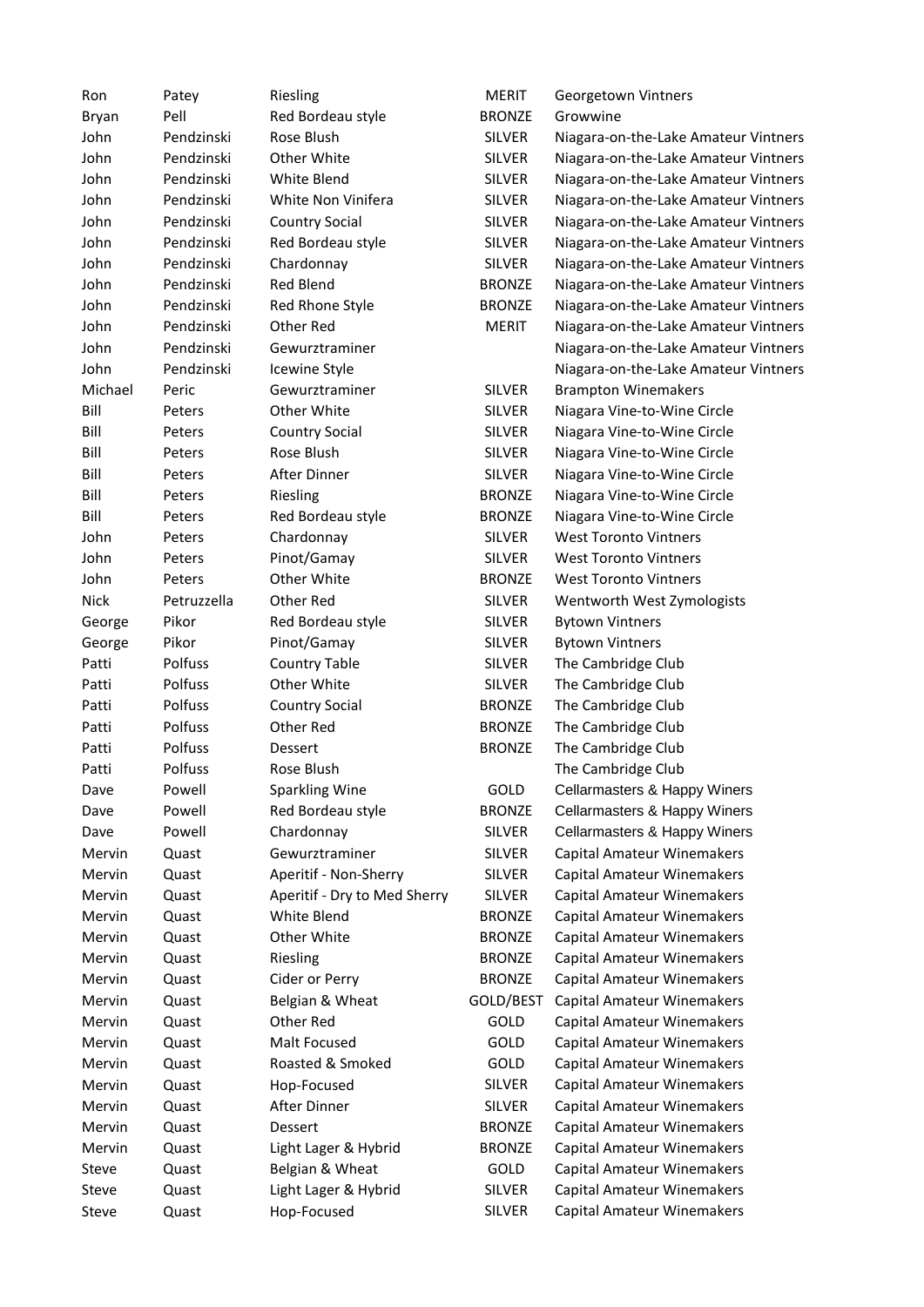| Steve              | Quast     | Roasted & Smoked      | <b>SILVER</b> | Capital Amateur Winemakers           |
|--------------------|-----------|-----------------------|---------------|--------------------------------------|
| Steve              | Quast     | Rose Blush            | <b>BRONZE</b> | <b>Capital Amateur Winemakers</b>    |
| Steve              | Quast     | Red Bordeau style     | <b>BRONZE</b> | Capital Amateur Winemakers           |
| <b>Steve</b>       | Quast     | Red Blend             |               | Capital Amateur Winemakers           |
| <b>Steve</b>       | Quast     | Malt Focused          |               | Capital Amateur Winemakers           |
| <b>Bernie</b>      | Range     | Social                | <b>BRONZE</b> | <b>Grey T Fermenters</b>             |
| <b>Bernie</b>      | Range     | <b>Country Social</b> | <b>MERIT</b>  | <b>Grey T Fermenters</b>             |
| Jack               | Reichman  | Red Bordeau style     | <b>SILVER</b> | Aurora Wine Circle                   |
| Rick               | Reycraft  | White Non Vinifera    | <b>BRONZE</b> | <b>Burlington Wine Guild</b>         |
| Rick               | Reycraft  | Gewurztraminer        | <b>MERIT</b>  | <b>Burlington Wine Guild</b>         |
| Carlos             | Ricalde   | Red Bordeau style     | <b>SILVER</b> | Pickering Wine Guild                 |
| Bert               | Richards  | After Dinner          | <b>SILVER</b> | <b>Other Hamilton Wine Club</b>      |
| Bert               | Richards  | <b>White Blend</b>    | <b>BRONZE</b> | <b>Other Hamilton Wine Club</b>      |
| Bert               | Richards  | <b>Country Social</b> | <b>BRONZE</b> | <b>Other Hamilton Wine Club</b>      |
| Bert               | Richards  | White Non Vinifera    | <b>MERIT</b>  | <b>Other Hamilton Wine Club</b>      |
| Bert               | Richards  | <b>Country Table</b>  | <b>MERIT</b>  | Other Hamilton Wine Club             |
| Bert               | Richards  | Aperitif - Non-Sherry | <b>MERIT</b>  | Other Hamilton Wine Club             |
| John               | Romaniuk  | Rose Blush            | <b>SILVER</b> | Aurora Wine Circle                   |
| John               | Romaniuk  | <b>Red Blend</b>      | <b>BRONZE</b> | Aurora Wine Circle                   |
| John               | Romaniuk  | <b>Country Table</b>  | <b>MERIT</b>  | Aurora Wine Circle                   |
| Jarmo              | Saari     | <b>Country Table</b>  | <b>BRONZE</b> | Growwine                             |
| Jarmo              | Saari     | White Blend           | <b>BRONZE</b> | Growwine                             |
| Tony               | Saddy     | Red Blend             | <b>SILVER</b> | London Wine Pros                     |
| Tony               | Saddy     | Other Red             | <b>SILVER</b> | London Wine Pros                     |
| Marcel             | Sarazin   | After Dinner          | <b>MERIT</b>  | <b>Bytown Vintners</b>               |
| Durk               | Schaafsma | White Non Vinifera    | <b>BRONZE</b> | St. Thomas Grapebusters Wine Club    |
| Durk               | Schaafsma | Red Blend             | MERIT         | St. Thomas Grapebusters Wine Club    |
| Maynard            | Schmitt   | Red Non Vinifera      | <b>BRONZE</b> | The Corkscrew Society                |
| Maynard            | Schmitt   | <b>Country Social</b> | <b>MERIT</b>  | The Corkscrew Society                |
| Maynard            | Schmitt   | White Non Vinifera    | <b>MERIT</b>  | The Corkscrew Society                |
| Jean-Pierre Schoch |           | Pinot/Gamay           | <b>BRONZE</b> | The Corkscrew Society                |
|                    | Shier     | Icewine Style         | GOLD          | Georgetown Vintners                  |
| Ray                |           | Other White           | <b>SILVER</b> |                                      |
| Ray                | Shier     |                       |               | Georgetown Vintners                  |
| Ray                | Shier     | Chardonnay            | <b>SILVER</b> | Georgetown Vintners                  |
| Ray                | Shier     | White Non Vinifera    | <b>BRONZE</b> | Georgetown Vintners                  |
| Ray                | Shier     | <b>Country Table</b>  | <b>BRONZE</b> | Georgetown Vintners                  |
| lan                | Short     | Red Bordeau style     | <b>SILVER</b> | Humber Valley Vintners               |
| Adam               | Shortt    | White Blend           | <b>SILVER</b> | K-W Winemakers Guild                 |
| Adam               | Shortt    | Other White           | <b>BRONZE</b> | K-W Winemakers Guild                 |
| Adam               | Shortt    | Pinot/Gamay           | <b>BRONZE</b> | K-W Winemakers Guild                 |
| Adam               | Shortt    | Cider or Perry        | <b>MERIT</b>  | <b>K-W Winemakers Guild</b>          |
| Steve              | Skelly    | Red Blend             | <b>SILVER</b> | Scarborough Winemakers               |
| Steve              | Skelly    | <b>Country Social</b> | <b>BRONZE</b> | Scarborough Winemakers               |
| Steve              | Skelly    | Dessert               | <b>MERIT</b>  | Scarborough Winemakers               |
| Steve              | Skelly    | Cider or Perry        |               | Scarborough Winemakers               |
| Doug               | Sloane    | <b>Country Social</b> | <b>SILVER</b> | Prince Edward County Wine Club       |
| Doug               | Sloane    | Aperitif - Non-Sherry | MERIT         | Prince Edward County Wine Club       |
| Doug               | Sloane    | Red Bordeau style     |               | Prince Edward County Wine Club       |
| <b>Bruce</b>       | Smith     | White Non Vinifera    | <b>SILVER</b> | Niagara-on-the-Lake Amateur Vintners |
| <b>Bruce</b>       | Smith     | White Blend           | <b>SILVER</b> | Niagara-on-the-Lake Amateur Vintners |
| Bruce              | Smith     | Gewurztraminer        |               | Niagara-on-the-Lake Amateur Vintners |
| Ken                | Snider    | Riesling              | <b>BRONZE</b> | <b>Burlington Wine Guild</b>         |
| Ken                | Snider    | Red Bordeau style     | <b>BRONZE</b> | <b>Burlington Wine Guild</b>         |
| Ken                | Snider    | White Non Vinifera    | <b>MERIT</b>  | <b>Burlington Wine Guild</b>         |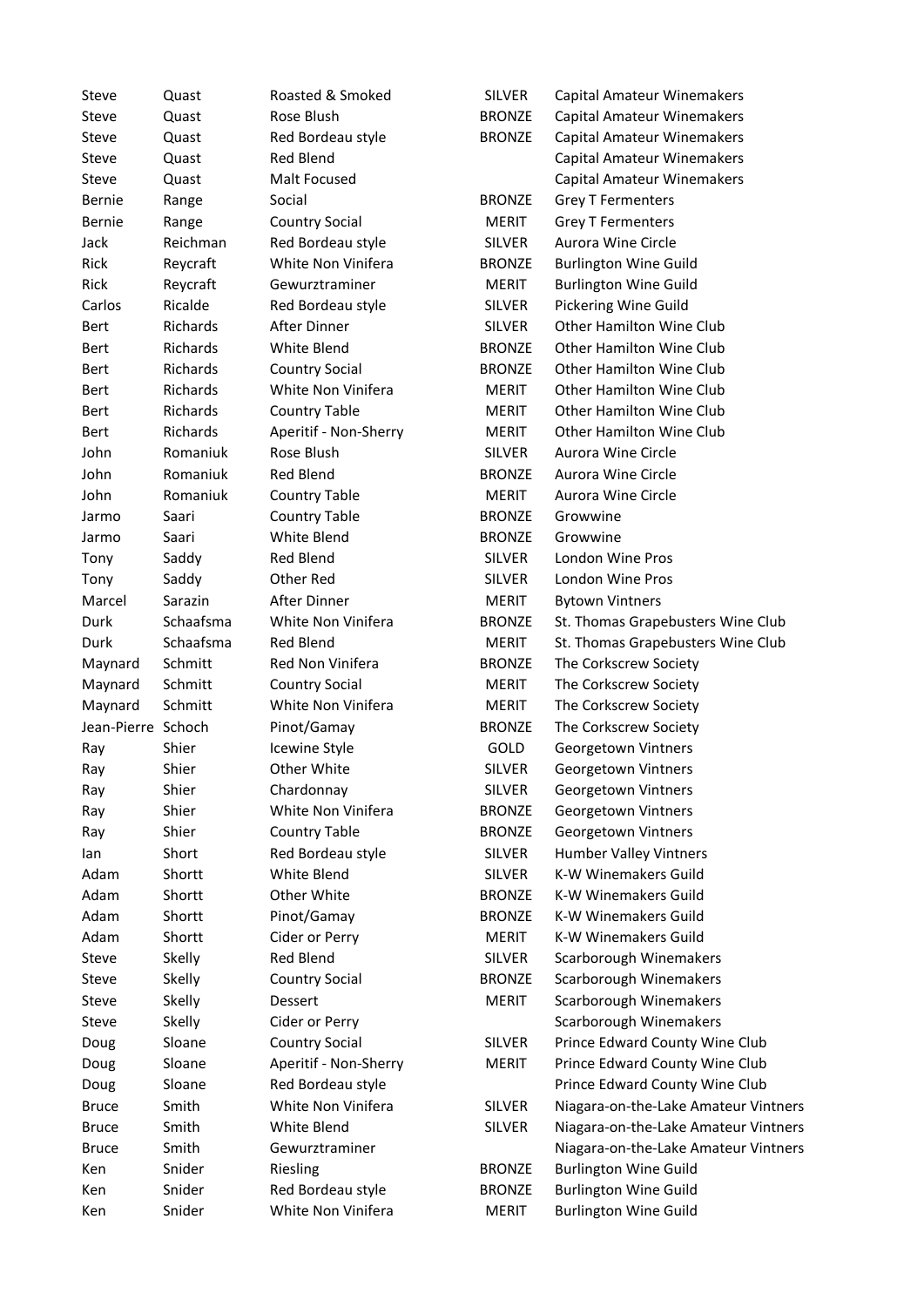| Manuel       | Sousa          | After Dinner                           | GOLD                          | Lakeview Wine Club                |
|--------------|----------------|----------------------------------------|-------------------------------|-----------------------------------|
| Manuel       | Sousa          | <b>Red Blend</b>                       | <b>SILVER</b>                 | Lakeview Wine Club                |
| Manuel       | Sousa          | White Non Vinifera                     | <b>SILVER</b>                 | Lakeview Wine Club                |
| Manuel       | Sousa          | Pinot/Gamay                            | <b>MERIT</b>                  | Lakeview Wine Club                |
| Manuel       | Sousa          | Other Red                              | <b>MERIT</b>                  | Lakeview Wine Club                |
| Bob          | Stalder        | White Blend                            | <b>SILVER</b>                 | The Corkscrew Society             |
| <b>Bob</b>   | Stalder        | <b>Sparkling Wine</b>                  | <b>SILVER</b>                 | The Corkscrew Society             |
| <b>Bob</b>   | Stalder        | Riesling                               | <b>SILVER</b>                 | The Corkscrew Society             |
| <b>Bob</b>   | <b>Stalder</b> | Other White                            | <b>SILVER</b>                 | The Corkscrew Society             |
| <b>Bob</b>   | Stalder        | Pinot/Gamay                            | <b>BRONZE</b>                 | The Corkscrew Society             |
| Christa      | Stehle         | Gewurztraminer                         | <b>SILVER</b>                 | <b>Brampton Winemakers</b>        |
| Christa      | Stehle         | <b>Country Social</b>                  | <b>SILVER</b>                 | <b>Brampton Winemakers</b>        |
| Dan          | Stevenson      | Dessert                                | GOLD                          | Niagara Vine-to-Wine Circle       |
| Dan          | Stevenson      | After Dinner                           | GOLD                          | Niagara Vine-to-Wine Circle       |
| Dan          | Stevenson      | Icewine Style                          | <b>SILVER</b>                 | Niagara Vine-to-Wine Circle       |
| Dan          | Stevenson      | White Non Vinifera                     | <b>SILVER</b>                 | Niagara Vine-to-Wine Circle       |
| Dan          | Stevenson      | Gewurztraminer                         | <b>SILVER</b>                 | Niagara Vine-to-Wine Circle       |
| Dan          | Stevenson      | Red Non Vinifera                       | <b>SILVER</b>                 | Niagara Vine-to-Wine Circle       |
| Dan          | Stevenson      | Social                                 | <b>SILVER</b>                 | Niagara Vine-to-Wine Circle       |
| Dan          | Stevenson      | Red Bordeau style                      | <b>BRONZE</b>                 | Niagara Vine-to-Wine Circle       |
| Dan          | Stevenson      | Aperitif - Non-Sherry                  | <b>MERIT</b>                  | Niagara Vine-to-Wine Circle       |
| Angelo       | Stillo         | Red Bordeau style                      | <b>SILVER</b>                 | <b>Brampton Winemakers</b>        |
| Angelo       | Stillo         | Dessert                                | <b>BRONZE</b>                 | <b>Brampton Winemakers</b>        |
| Angelo       | Stillo         | Riesling                               | <b>BRONZE</b>                 | <b>Brampton Winemakers</b>        |
| Len          | Sylvester      | After Dinner                           | GOLD                          | Member at Large                   |
| Len          | Sylvester      | Chardonnay                             | <b>BRONZE</b>                 | Member at Large                   |
| Len          | Sylvester      | Rose Blush                             | <b>BRONZE</b>                 | Member at Large                   |
|              | Sylvester      | Other Red                              | <b>BRONZE</b>                 | Member at Large                   |
| Len<br>Tamio | Tateno         | Other Red                              | <b>MERIT</b>                  | South Coast Wine Club             |
| Herb         |                | Other White                            | GOLD                          | South Coast Wine Club             |
|              | Taylor         |                                        |                               |                                   |
| Herb         | Taylor         | Red Non Vinifera<br>White Non Vinifera | <b>SILVER</b><br><b>MERIT</b> | South Coast Wine Club             |
| Herb         | Taylor         |                                        |                               | South Coast Wine Club             |
| Emile        | Thibault       | Red Bordeau style                      | GOLD                          | St. Thomas Grapebusters Wine Club |
| Emile        | Thibault       | <b>Country Social</b>                  | <b>SILVER</b>                 | St. Thomas Grapebusters Wine Club |
| Emile        | Thibault       | After Dinner                           | <b>SILVER</b>                 | St. Thomas Grapebusters Wine Club |
| Emile        | Thibault       | Rose Blush                             | <b>SILVER</b>                 | St. Thomas Grapebusters Wine Club |
| Emile        | Thibault       | Cider or Perry                         | <b>MERIT</b>                  | St. Thomas Grapebusters Wine Club |
| Emile        | Thibault       | Red Blend                              | <b>MERIT</b>                  | St. Thomas Grapebusters Wine Club |
| Emile        | Thibault       | White Non Vinifera                     | <b>MERIT</b>                  | St. Thomas Grapebusters Wine Club |
| Glenn        | Thomson        | After Dinner                           | <b>BRONZE</b>                 | The Corkscrew Society             |
| Glenn        | Thomson        | Rose Blush                             | <b>BRONZE</b>                 | The Corkscrew Society             |
| Glenn        | Thomson        | Red Rhone Style                        |                               | The Corkscrew Society             |
| Bill         | Thornton       | Cider or Perry                         | GOLD                          | St. Thomas Grapebusters Wine Club |
| Bill         | Thornton       | Gewurztraminer                         | GOLD                          | St. Thomas Grapebusters Wine Club |
| Bill         | Thornton       | Hop-Focused                            | GOLD                          | St. Thomas Grapebusters Wine Club |
| Bill         | Thornton       | <b>Sparkling Wine</b>                  | <b>SILVER</b>                 | St. Thomas Grapebusters Wine Club |
| Bill         | Thornton       | Light Lager & Hybrid                   | <b>SILVER</b>                 | St. Thomas Grapebusters Wine Club |
| Bill         | Thornton       | <b>Country Table</b>                   | <b>SILVER</b>                 | St. Thomas Grapebusters Wine Club |
| Bill         | Thornton       | Dessert                                | <b>SILVER</b>                 | St. Thomas Grapebusters Wine Club |
| Bill         | Thornton       | White Non Vinifera                     | <b>SILVER</b>                 | St. Thomas Grapebusters Wine Club |
| Bill         | Thornton       | Other White                            | <b>SILVER</b>                 | St. Thomas Grapebusters Wine Club |
| Bill         | Thornton       | Icewine Style                          | <b>SILVER</b>                 | St. Thomas Grapebusters Wine Club |
| Bill         | Thornton       | Pinot/Gamay                            | <b>SILVER</b>                 | St. Thomas Grapebusters Wine Club |
| Bill         | Thornton       | Riesling                               | <b>SILVER</b>                 | St. Thomas Grapebusters Wine Club |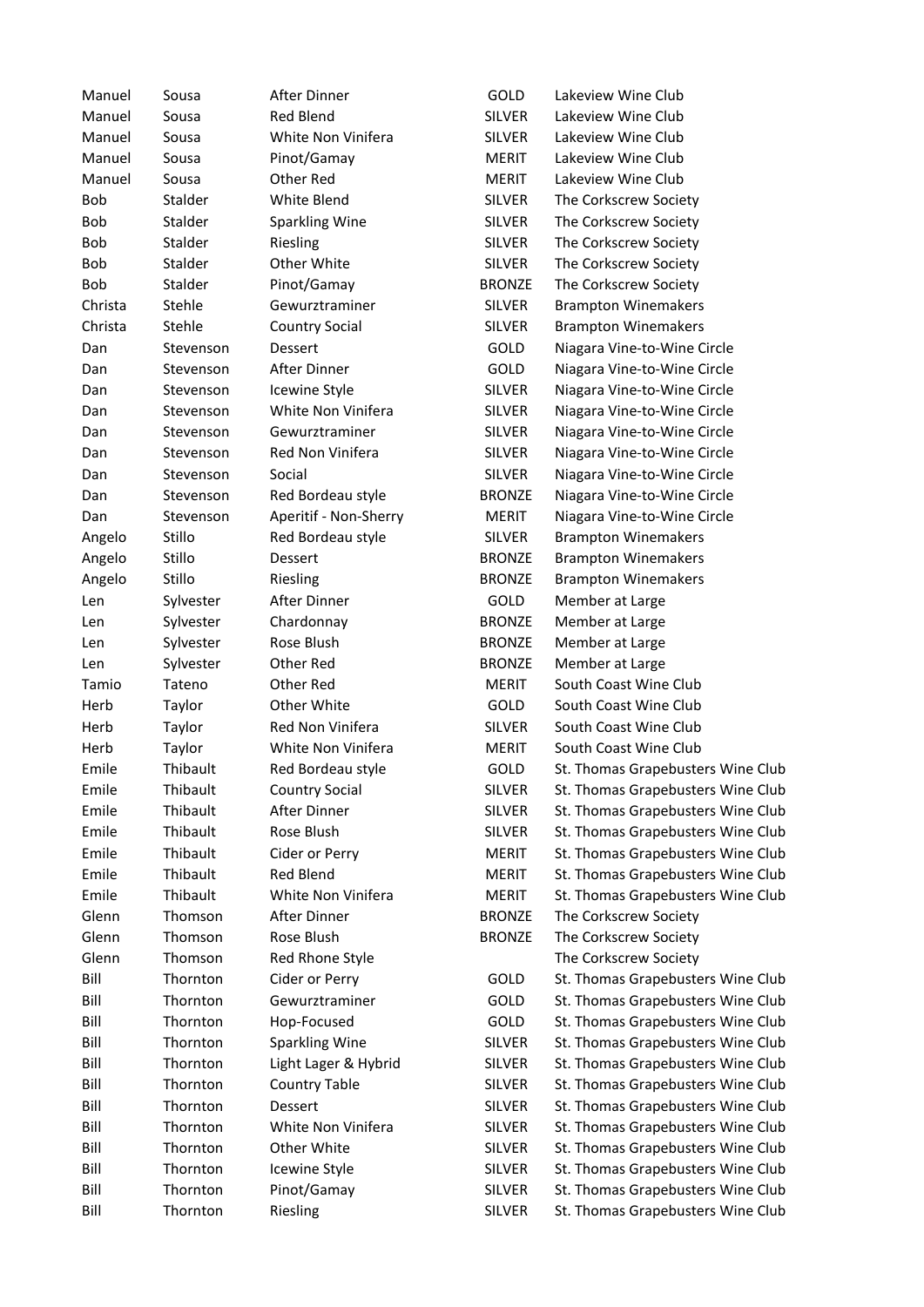| Bill    | Thornton   | Social                | <b>SILVER</b> | St. Thomas Grapebusters Wine Club    |
|---------|------------|-----------------------|---------------|--------------------------------------|
| Bill    | Thornton   | White Blend           | <b>SILVER</b> | St. Thomas Grapebusters Wine Club    |
| Bill    | Thornton   | <b>Red Blend</b>      | <b>BRONZE</b> | St. Thomas Grapebusters Wine Club    |
| Bill    | Thornton   | After Dinner          | <b>BRONZE</b> | St. Thomas Grapebusters Wine Club    |
| Bill    | Thornton   | Chardonnay            | <b>BRONZE</b> | St. Thomas Grapebusters Wine Club    |
| Bill    | Thornton   | Other Red             | <b>BRONZE</b> | St. Thomas Grapebusters Wine Club    |
| Bill    | Thornton   | Red Rhone Style       | <b>BRONZE</b> | St. Thomas Grapebusters Wine Club    |
| Bill    | Thornton   | Roasted & Smoked      | <b>BRONZE</b> | St. Thomas Grapebusters Wine Club    |
| Bill    | Thornton   | Red Bordeau style     | <b>MERIT</b>  | St. Thomas Grapebusters Wine Club    |
| Bill    | Thornton   | <b>Country Social</b> | <b>SILVER</b> | St. Thomas Grapebusters Wine Club    |
| Bill    | Thornton   | Aperitif - Non-Sherry | <b>SILVER</b> | St. Thomas Grapebusters Wine Club    |
| Bill    | Thornton   | Red Non Vinifera      | <b>BRONZE</b> | St. Thomas Grapebusters Wine Club    |
| Mike    | Thys       | <b>Country Table</b>  | <b>MERIT</b>  | Central Toronto Wine Guild           |
| Garry   | Turner     | Riesling              |               | South Coast Wine Club                |
| Victor  | VanBeek    | Icewine Style         | <b>SILVER</b> | Other Hamilton Wine Club             |
| Victor  | VanBeek    | Other White           | <b>SILVER</b> | Other Hamilton Wine Club             |
| Victor  | VanBeek    | Red Bordeau style     | <b>SILVER</b> | <b>Other Hamilton Wine Club</b>      |
| Victor  | VanBeek    | Gewurztraminer        | <b>BRONZE</b> | <b>Other Hamilton Wine Club</b>      |
| Victor  | VanBeek    | Other Red             | <b>BRONZE</b> | <b>Other Hamilton Wine Club</b>      |
| Victor  | VanBeek    | Riesling              | <b>BRONZE</b> | <b>Other Hamilton Wine Club</b>      |
| Victor  | VanBeek    | Dessert               | <b>BRONZE</b> | <b>Other Hamilton Wine Club</b>      |
| Victor  | VanBeek    | <b>Red Blend</b>      | <b>MERIT</b>  | <b>Other Hamilton Wine Club</b>      |
| Victor  | VanBeek    | Social                | <b>MERIT</b>  | Other Hamilton Wine Club             |
| Victor  | VanBeek    | <b>Country Social</b> | <b>MERIT</b>  | <b>Other Hamilton Wine Club</b>      |
|         | VanBeek    |                       |               | <b>Other Hamilton Wine Club</b>      |
| Victor  |            | Light Lager & Hybrid  |               |                                      |
| Victor  | VanBeek    | Hop-Focused           |               | <b>Other Hamilton Wine Club</b>      |
| Victor  | VanBeek    | Malt Focused          |               | <b>Other Hamilton Wine Club</b>      |
| Victor  | VanBeek    | Roasted & Smoked      |               | Other Hamilton Wine Club             |
| Victor  | VanBeek    | Belgian & Wheat       |               | <b>Other Hamilton Wine Club</b>      |
| John    | Vandermark | Social                | <b>SILVER</b> | Niagara Vine-to-Wine Circle          |
| John    | Vandermark | Gewurztraminer        | <b>SILVER</b> | Niagara Vine-to-Wine Circle          |
| John    | Vandermark | Other White           | <b>BRONZE</b> | Niagara Vine-to-Wine Circle          |
| John    | Vandermark | White Non Vinifera    | <b>BRONZE</b> | Niagara Vine-to-Wine Circle          |
| John    | Vandermark | Chardonnay            | <b>BRONZE</b> | Niagara Vine-to-Wine Circle          |
| John    | Vandermark | Red Bordeau style     | <b>MERIT</b>  | Niagara Vine-to-Wine Circle          |
| Pavel   | Varadinek  | Icewine Style         | <b>SILVER</b> | Niagara-on-the-Lake Amateur Vintners |
| Mat     | Vaughan    | Cider or Perry        | <b>SILVER</b> | K-W Winemakers Guild                 |
| Mat     | Vaughan    | <b>Country Social</b> | <b>SILVER</b> | K-W Winemakers Guild                 |
| Mat     | Vaughan    | Social                | <b>SILVER</b> | K-W Winemakers Guild                 |
| Mat     | Vaughan    | Red Bordeau style     | <b>SILVER</b> | K-W Winemakers Guild                 |
| Mat     | Vaughan    | Sparkling Wine        | <b>BRONZE</b> | K-W Winemakers Guild                 |
| Mat     | Vaughan    | White Non Vinifera    | <b>BRONZE</b> | K-W Winemakers Guild                 |
| Mat     | Vaughan    | Red Blend             | <b>BRONZE</b> | K-W Winemakers Guild                 |
| Mat     | Vaughan    | Riesling              | <b>BRONZE</b> | K-W Winemakers Guild                 |
| Mat     | Vaughan    | Other White           | <b>MERIT</b>  | K-W Winemakers Guild                 |
| Mat     | Vaughan    | <b>Country Table</b>  | MERIT         | K-W Winemakers Guild                 |
| Mat     | Vaughan    | Malt Focused          |               | K-W Winemakers Guild                 |
| Mat     | Vaughan    | White Blend           | <b>SILVER</b> | K-W Winemakers Guild                 |
| Mat     | Vaughan    | Rose Blush            | <b>SILVER</b> | K-W Winemakers Guild                 |
| Mat     | Vaughan    | Dessert               | SILVER        | K-W Winemakers Guild                 |
| Mat     | Vaughan    | Other Red             | <b>BRONZE</b> | K-W Winemakers Guild                 |
| Ken     | Vojin      | <b>Country Social</b> | <b>MERIT</b>  | St. Thomas Grapebusters Wine Club    |
| Shirley | Vojin      | Social                | <b>SILVER</b> | St. Thomas Grapebusters Wine Club    |
| Shirley | Vojin      | <b>Country Table</b>  | <b>MERIT</b>  | St. Thomas Grapebusters Wine Club    |
|         |            |                       |               |                                      |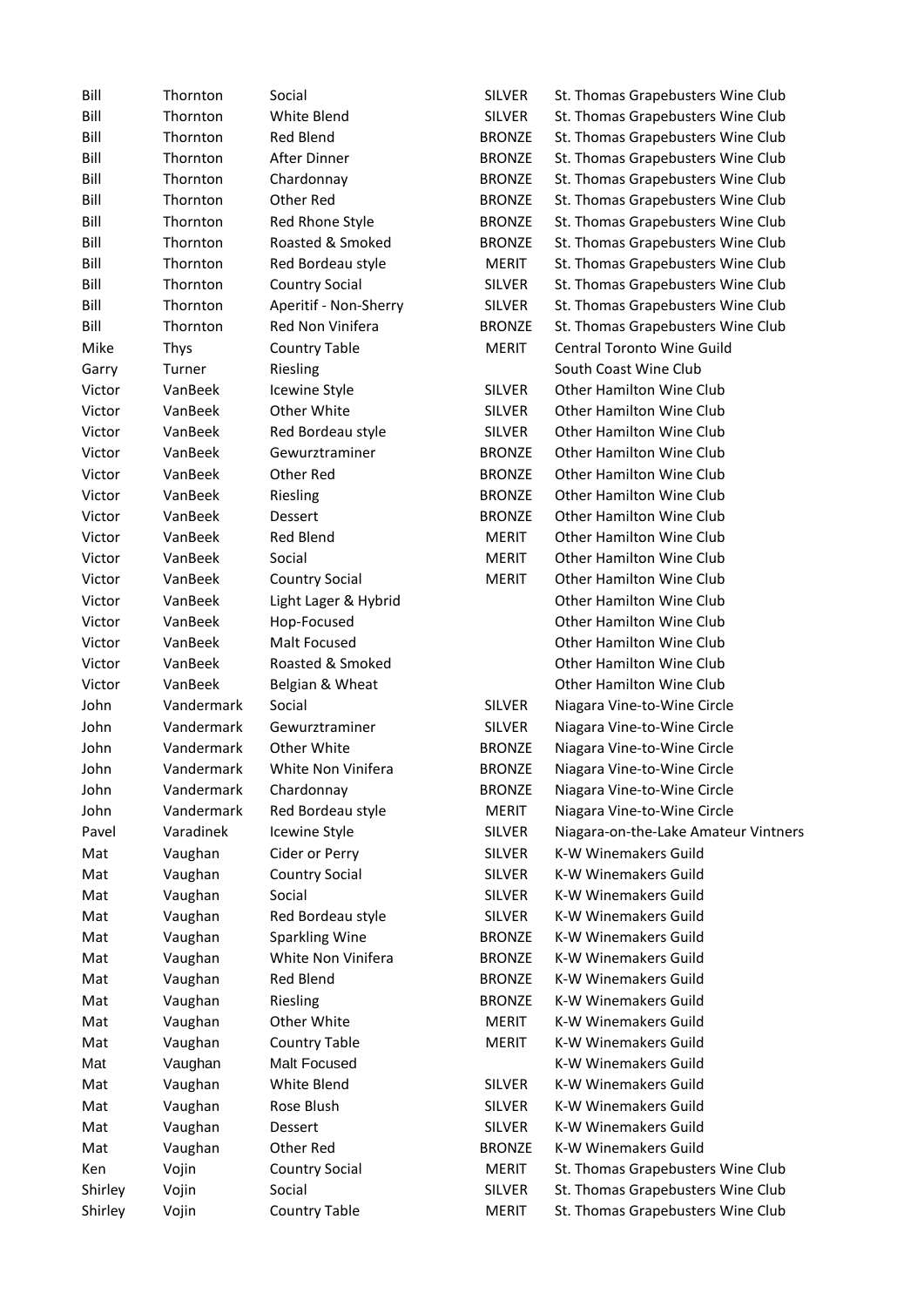| Shirley      | Vojin    | <b>Dessert</b>               |               | St. Thomas Grapebusters Wine Club    |
|--------------|----------|------------------------------|---------------|--------------------------------------|
| Richard      | Wagner   | Icewine Style                | <b>BRONZE</b> | Growwine                             |
| Paul         | Wallace  | Other White                  | <b>SILVER</b> | Prince Edward County Wine Club       |
| Paul         | Wallace  | White Non Vinifera           | <b>BRONZE</b> | Prince Edward County Wine Club       |
| Paul         | Wallace  | Riesling                     | <b>BRONZE</b> | Prince Edward County Wine Club       |
| Paul         | Wallace  | Red Rhone Style              | <b>MERIT</b>  | Prince Edward County Wine Club       |
| Marilyn      | Walters  | Red Bordeau style            | <b>SILVER</b> | Member at Large                      |
| Paul         | Ward     | Red Bordeau style            | <b>BRONZE</b> | Growwine                             |
| Paul         | Ward     | Red Rhone Style              | <b>MERIT</b>  | Growwine                             |
| Kevin        | Watson   | White Blend                  | GOLD          | Niagara-on-the-Lake Amateur Vintners |
| Kevin        | Watson   | <b>Icewine Style</b>         | <b>SILVER</b> | Niagara-on-the-Lake Amateur Vintners |
| Kevin        | Watson   | Red Bordeau style            | <b>SILVER</b> | Niagara-on-the-Lake Amateur Vintners |
| Kevin        | Watson   | Other White                  | <b>BRONZE</b> | Niagara-on-the-Lake Amateur Vintners |
| Bob          | Webb     | Dessert                      | <b>SILVER</b> | Aurora Wine Circle                   |
| Bob          | Webb     | White Non Vinifera           | <b>SILVER</b> | Aurora Wine Circle                   |
| Jim          | Webster  | <b>Country Social</b>        | <b>GOLD</b>   | St. Thomas Grapebusters Wine Club    |
| Jim          | Webster  | Aperitif - Non-Sherry        | <b>BRONZE</b> | St. Thomas Grapebusters Wine Club    |
| Jim          | Webster  | Red Bordeau style            | <b>BRONZE</b> | St. Thomas Grapebusters Wine Club    |
| Jim          | Webster  | After Dinner                 | <b>MERIT</b>  | St. Thomas Grapebusters Wine Club    |
| Jim          | Webster  | Other Red                    | <b>MERIT</b>  | St. Thomas Grapebusters Wine Club    |
| Jim          | Webster  | White Non Vinifera           |               | St. Thomas Grapebusters Wine Club    |
| Jim          | Webster  | <b>Country Table</b>         |               | St. Thomas Grapebusters Wine Club    |
| John         | Weil     | Red Rhone Style              | <b>BRONZE</b> | Cellarmasters & Happy Winers         |
|              |          |                              | <b>SILVER</b> |                                      |
| Lorne        | Weyers   | Red Bordeau style            |               | Pickering Wine Guild                 |
| Lorne        | Weyers   | Chardonnay                   | <b>SILVER</b> | Pickering Wine Guild                 |
| Lorne        | Weyers   | Other Red                    | <b>SILVER</b> | Pickering Wine Guild                 |
| Lorne        | Weyers   | <b>Red Blend</b>             | <b>SILVER</b> | Pickering Wine Guild                 |
| Lorne        | Weyers   | Red Rhone Style              | <b>BRONZE</b> | Pickering Wine Guild                 |
| Lorne        | Weyers   | Red Non Vinifera             | <b>BRONZE</b> | Pickering Wine Guild                 |
| Tim          | White    | Gewurztraminer               | <b>SILVER</b> | Cellarmasters & Happy Winers         |
| Tim          | White    | <b>Dessert</b>               | <b>BRONZE</b> | Cellarmasters & Happy Winers         |
| Tim          | White    | Pinot/Gamay                  | <b>BRONZE</b> | Cellarmasters & Happy Winers         |
| Tim          | White    | <b>Country Social</b>        | <b>BRONZE</b> | Cellarmasters & Happy Winers         |
| Tim          | White    | Riesling                     |               | Cellarmasters & Happy Winers         |
| <b>Brian</b> | Wiiliams | White Non Vinifera           | <b>SILVER</b> | Niagara Vine-to-Wine Circle          |
| Scott        | Wilkins  | Icewine Style                | <b>SILVER</b> | Member at Large                      |
| Scott        | Wilkins  | Red Non Vinifera             | <b>SILVER</b> | Member at Large                      |
| Scott        | Wilkins  | Chardonnay                   | <b>BRONZE</b> | Member at Large                      |
| Scott        | Wilkins  | Gewurztraminer               | <b>BRONZE</b> | Member at Large                      |
| Scott        | Wilkins  | <b>Dessert</b>               | <b>MERIT</b>  | Member at Large                      |
| Scott        | Wilkins  | White Blend                  |               | Member at Large                      |
| <b>Brian</b> | Willams  | <b>Country Social</b>        | <b>SILVER</b> | Niagara Vine-to-Wine Circle          |
| <b>Brian</b> | Williams | After Dinner                 | <b>SILVER</b> | Niagara Vine-to-Wine Circle          |
| <b>Brian</b> | Williams | Red Non Vinifera             | <b>SILVER</b> | Niagara Vine-to-Wine Circle          |
| <b>Brian</b> | Williams | <b>Country Table</b>         | <b>SILVER</b> | Niagara Vine-to-Wine Circle          |
| <b>Brian</b> | Williams | Aperitif - Non-Sherry        | <b>SILVER</b> | Niagara Vine-to-Wine Circle          |
| <b>Brian</b> | Williams | Red Bordeau style            | SILVER        | Niagara Vine-to-Wine Circle          |
| <b>Brian</b> | Williams | Social                       | <b>SILVER</b> | Niagara Vine-to-Wine Circle          |
| <b>Brian</b> | Williams | Aperitif - Dry to Med Sherry | <b>BRONZE</b> | Niagara Vine-to-Wine Circle          |
| <b>Brian</b> | Williams | Pinot/Gamay                  | <b>BRONZE</b> | Niagara Vine-to-Wine Circle          |
| <b>Brian</b> | Williams | Chardonnay                   | <b>MERIT</b>  | Niagara Vine-to-Wine Circle          |
| <b>Brian</b> | Williams | Other White                  | MERIT         | Niagara Vine-to-Wine Circle          |
| <b>Brian</b> | Williams | Riesling                     | <b>MERIT</b>  | Niagara Vine-to-Wine Circle          |
| Paul         | Williams | <b>Country Table</b>         | <b>BRONZE</b> | Scarborough Winemakers               |
|              |          |                              |               |                                      |